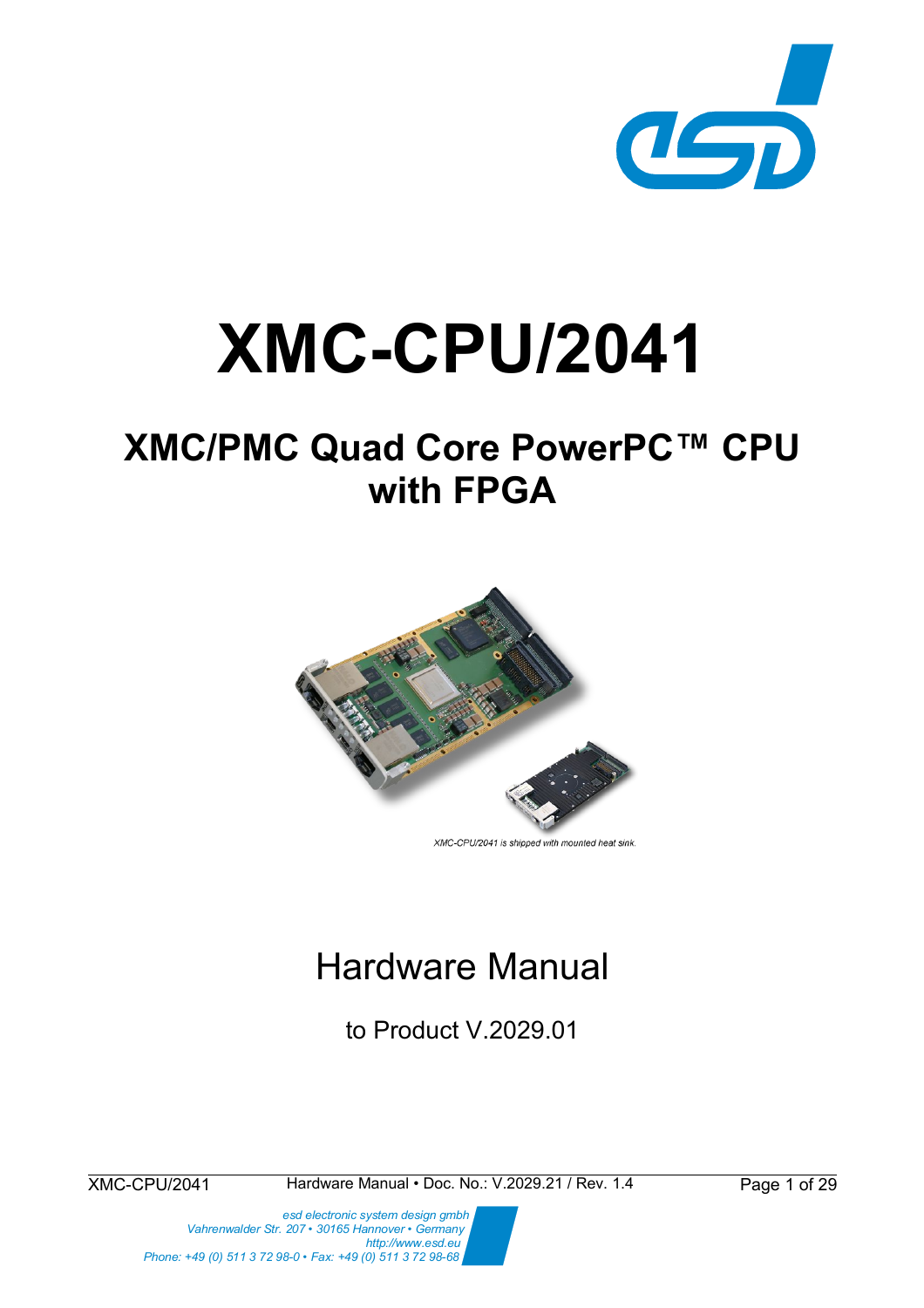#### **N O T E**

The information in this document has been carefully checked and is believed to be entirely reliable. **esd** makes no warranty of any kind with regard to the material in this document, and assumes no responsibility for any errors that may appear in this document. In particular descriptions and technical data specified in this document may not be constituted to be guaranteed product features in any legal sense.

**esd** reserves the right to make changes without notice to this, or any of its products, to improve reliability, performance or design.

All rights to this documentation are reserved by **esd**. Distribution to third parties, and reproduction of this document in any form, whole or in part, are subject to **esd**'s written approval**.**

© 2015 esd electronic system design gmbh, Hannover

| esd electronic system design gmbh<br>Vahrenwalder Str. 207<br>30165 Hannover<br>Germany |                   |
|-----------------------------------------------------------------------------------------|-------------------|
| Phone:                                                                                  | +49-511-372 98-0  |
| Fax:                                                                                    | +49-511-372 98-68 |
| E-Mail:                                                                                 | info@esd.eu       |
| Internet:                                                                               | www.esd.eu        |
|                                                                                         |                   |

Trademark Notices

PowerPC™ and the PowerPC logo™ are trademarks of IBM in the United States and/or other countries. VITA™ is a trademark of the VMEbus International Trade Association in the United States and other countries. PCI Express® is a registered trademark of PCI-SIG. Linux® is the registered trademark of Linus Torvalds in the United States and/or other countries. VxWorks® is a registered trademark of Wind River Systems, Inc.

QNX® is a registered trademark of QNX Software Systems Limited, and are registered trademark and/or used in certain jurisdictions.

All other trademarks, product names, company names or company logos used in this manual are reserved by their respective owners.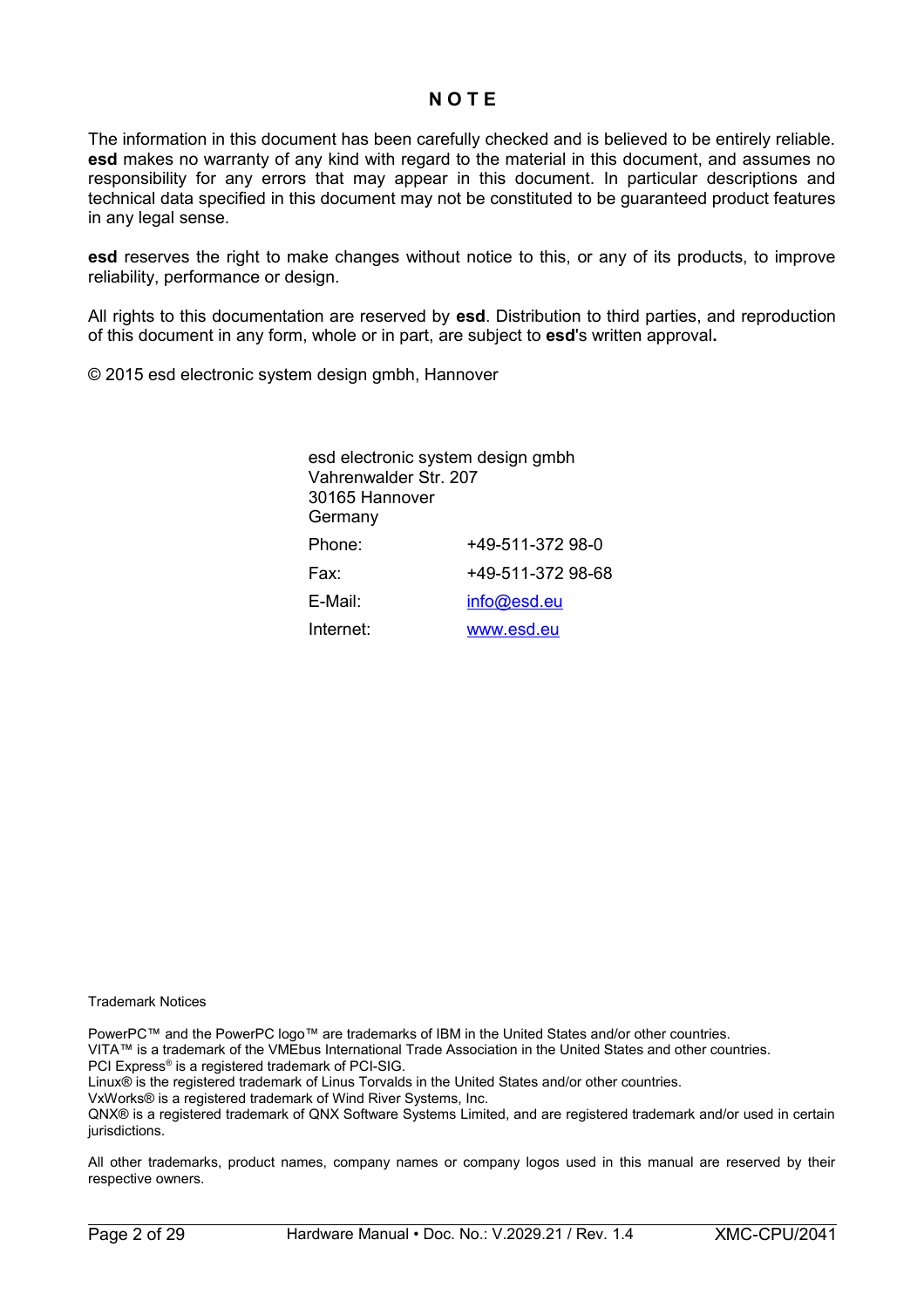| Document file:           | I:\Texte\Doku\MANUALS\PMC-XMC\XMC-CPU2041\Englisch\XMC-CPU2041 Manual en 14.odt |
|--------------------------|---------------------------------------------------------------------------------|
| Date of print:           | 2015-06-23                                                                      |
| Document type<br>number: | DOC0800                                                                         |

| <b>Hardware</b><br>. . <i>. .</i><br>raware<br>vΑ<br>$\cdot$<br>.<br>__ |  |
|-------------------------------------------------------------------------|--|
|                                                                         |  |

#### **Document History**

The changes in the document listed below affect changes in the hardware as well as changes in the description of the facts, only.

| <b>Revision</b> | <b>Chapter</b> | <b>Changes versus previous version</b>                                       | <b>Date</b> |
|-----------------|----------------|------------------------------------------------------------------------------|-------------|
| 1.0             |                | First English manual<br>2014-03-13                                           |             |
| 1.1             | 7.1            | Note to bootloader source changed                                            | 2014-03-14  |
| 1.2             |                | Notes "Conformity" and "Data Safety" inserted in Safety Instructions         | 2014-12-01  |
|                 | $\mathbf{1}$ . | Block circuit diagram new, description of options deleted                    |             |
|                 | 3.             | Description of o-ring mounting inserted                                      |             |
|                 | 4.1            | Maximum absolute power inserted                                              |             |
| 1.3             | 4.2            | Values of EEPROM and DDR3 RAM changed                                        | 2015-04-15  |
|                 | 4.3            | Description of optional interfaces deleted,                                  |             |
|                 | 4.12           | Chapter Software Support, Chapter Serial Interfaces via P14 (Option) deleted |             |
|                 | 8.             | Order Information revised                                                    |             |
|                 | 2.2            | Figure 2 new                                                                 |             |
|                 | 2.3            | Figure 3 new                                                                 |             |
| 1.4             | 5.6            | New chapter, description of X900 adapters                                    | 2015-06-23  |
|                 | 5.7            | New chapter, description of X400 adapter                                     |             |
|                 | 8.             | Order Information, adapters inserted                                         |             |

Technical details are subject to change without further notice.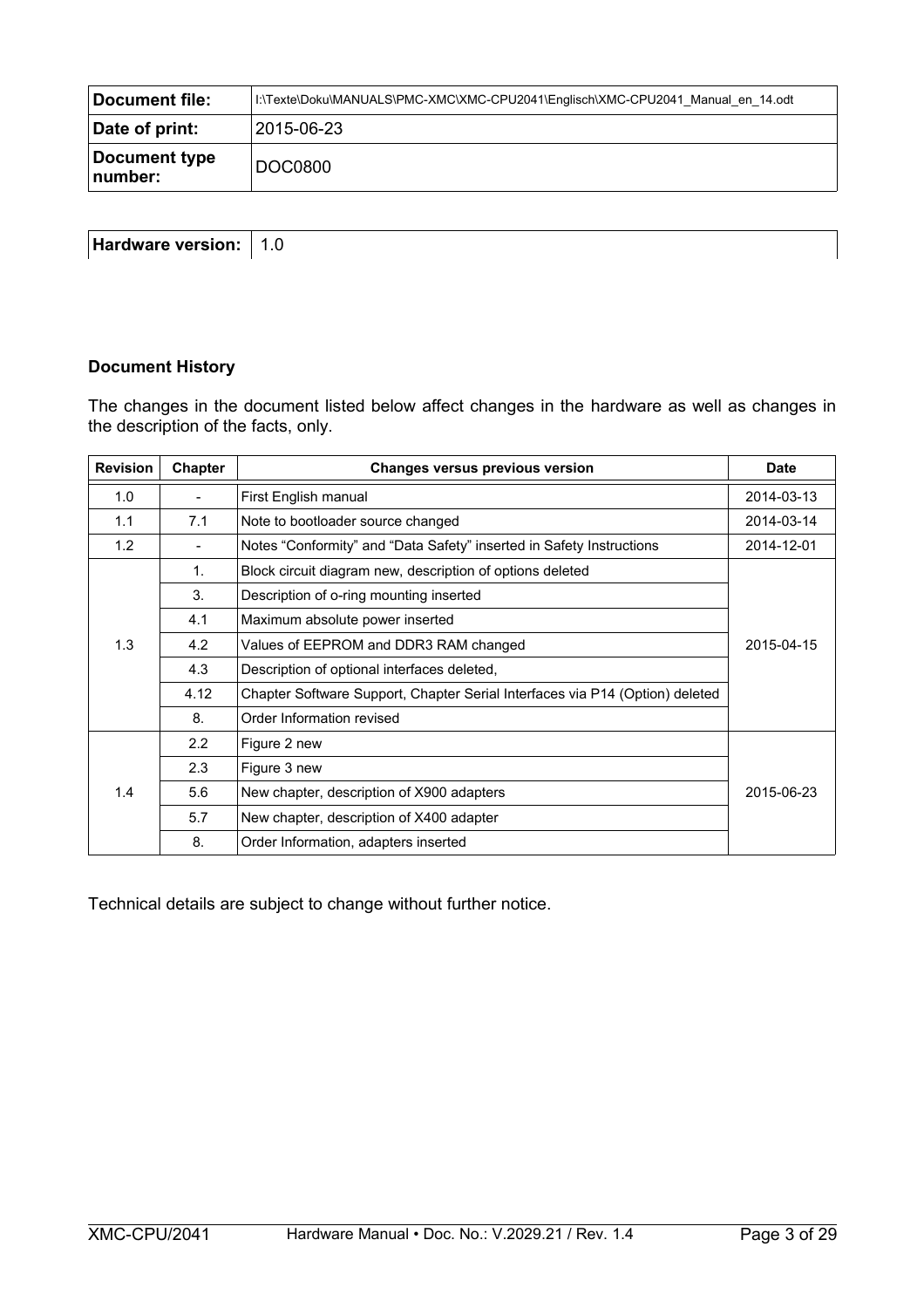

- When working with the XMC-CPU/2041 follow the instructions below and read the manual carefully to protect yourself from injury and the XMC-CPU/2041 from damage.
- The device is a built-in component. It is essential to ensure that the device is mounted in a way that cannot lead to endangering or injury of persons or damage to objects.
- The device has to be securely installed in the control cabinet before commissioning.
- Protect the XMC-CPU/2041 from dust, moisture and steam.
- Protect the XMC-CPU/2041 from shocks and vibrations.
- The XMC-CPU/2041 may become warm during normal use. Always allow adequate ventilation around the XMC-CPU/2041 and use care when handling.
- Do not operate the XMC-CPU/2041 adjacent to heat sources and do not expose it to unnecessary thermal radiation. Ensure an ambient temperature as specified in the technical data.
- Do not use damaged or defective cables to connect the XMC-CPU/2041.
- In case of damages to the device, which might affect safety, appropriate and immediate measures must be taken, that exclude an endangerment of persons and domestic animals and property.
- Current circuits which are connected to the device have to be sufficiently protected against hazardous voltage (SELV according to EN 60950-1).
- The XMC-CPU/2041 may only be driven by power supply current circuits, that are contact protected. A power supply, that provides a safety extra-low voltage (SELV or PELV) according to EN 60950-1, complies with this conditions.



#### **Attention !**

**Electrostatic discharges may cause damage to electronic components.** 

To avoid this, please perform the steps described on page [10](#page-9-0) *before* you touch the XMC-CPU/2041, in order to discharge the static electricity from your body.

#### **Qualified Personal**

This documentation is directed exclusively towards personal qualified in control and automation engineering.

The installation and commissioning of the product may only be carried out by qualified personal, which is authorized to put devices, systems and electric circuits into operation according to the applicable national standards of safety engineering.

#### **Conformity**

This device is a sub-assembly intended for incorporation into an apparatus by a manufacturer and NOT by the end user. The manufacturer of the final system must decide, whether additional EMC or EMI protection requirements are necessary.

#### **Data Safety**

This device is equipped with an Ethernet or other interface which is suitable to establish a connection to data networks. Depending on the software used on the device, these interfaces may allow attackers to compromise normal function, get illegal access or cause damage.

esd does not take responsibility for any damage caused by the device if operated at any networks. It is the responsibility of the device's user to take care that necessary safety precautions for the device's network interface are in place.

#### **Intended Use**

The intended use of the XMC-CPU/2041 is the operation as XMC/PMC Quad Core PowerPC™ CPU with FPGA. The guarantee given by esd does not cover damages which result from improper use, usage not in accordance with regulations or disregard of safety instructions and warnings.

- The XMC-CPU/2041 is intended for installation on a base board according to IEEE 1386.1-2001 (PMC) or Vita 42.3 (XMC).
- The operation of the XMC-CPU/2041 in hazardous areas, or areas exposed to potentially explosive materials is not permitted.
- The operation of the XMC-CPU/2041 for medical purposes is prohibited.

#### **Service Note**

The XMC-CPU/2041 does not contain any parts that require maintenance by the user. The XMC-CPU/2041 does not require any manual configuration of the hardware.

#### **Disposal**

Devices which have become defective in the long run have to be disposed in an appropriate way or have to be returned to the manufacturer for proper disposal. Please, make a contribution to environmental protection.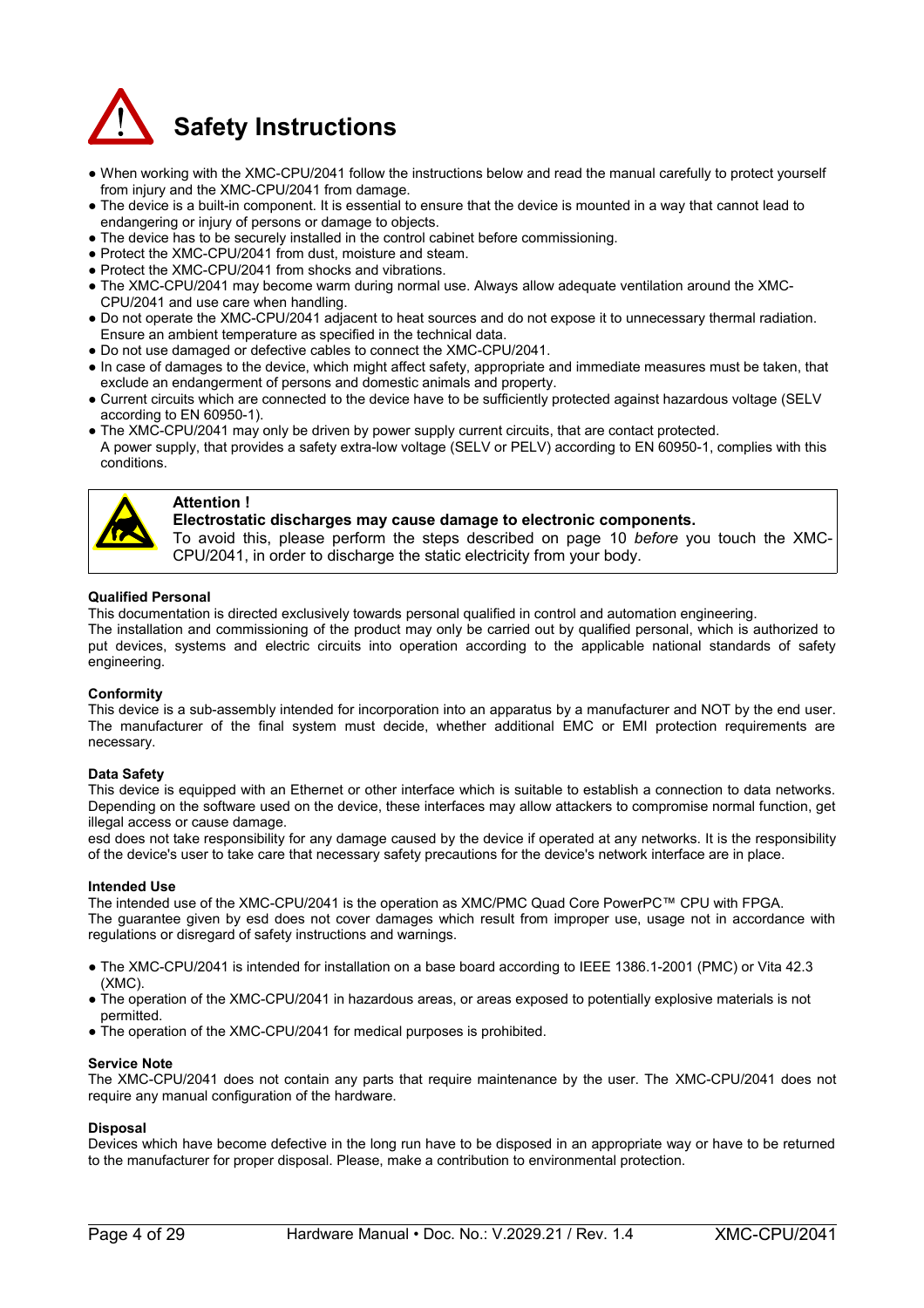# **Table of contents**

| 2.2.1 Indication of CON Activity (LED 1222) and USB PWR (LED1230) 8 |  |
|---------------------------------------------------------------------|--|
|                                                                     |  |
|                                                                     |  |
|                                                                     |  |
|                                                                     |  |
|                                                                     |  |
|                                                                     |  |
|                                                                     |  |
|                                                                     |  |
|                                                                     |  |
|                                                                     |  |
|                                                                     |  |
|                                                                     |  |
|                                                                     |  |
|                                                                     |  |
|                                                                     |  |
|                                                                     |  |
|                                                                     |  |
|                                                                     |  |
|                                                                     |  |
|                                                                     |  |
|                                                                     |  |
|                                                                     |  |
|                                                                     |  |
|                                                                     |  |
|                                                                     |  |
|                                                                     |  |
|                                                                     |  |
|                                                                     |  |
|                                                                     |  |
|                                                                     |  |
|                                                                     |  |
|                                                                     |  |
|                                                                     |  |
|                                                                     |  |
|                                                                     |  |
|                                                                     |  |
|                                                                     |  |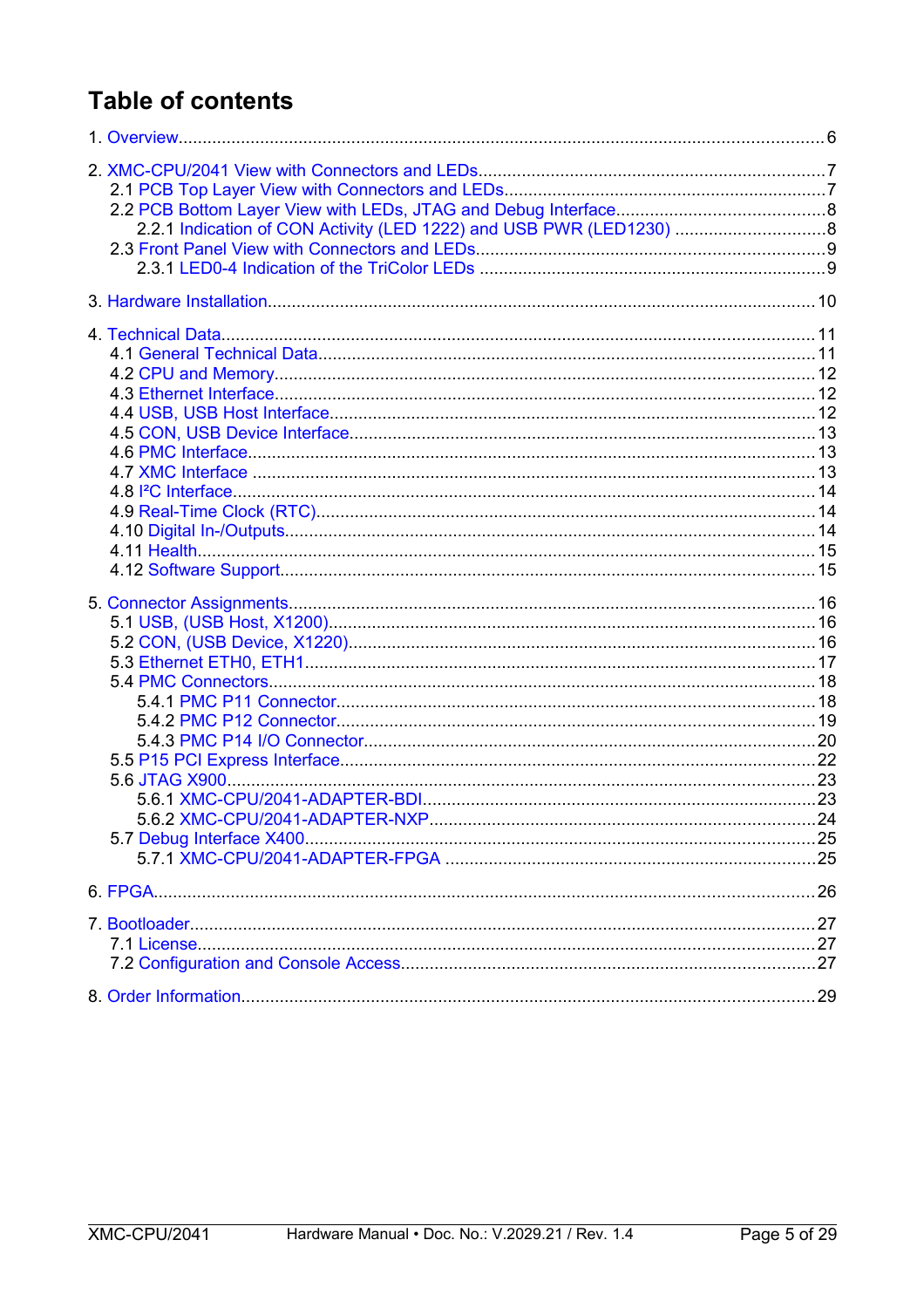# <span id="page-5-0"></span>**1. Overview**



**Figure 1:** Block circuit diagram

The XMC-CPU/2041 is an XMC PowerPC Host CPU.

It is a equipped with a PMC and an XMC interface.

The powerful Freescale<sup>TM</sup> PowerPC<sup>TM</sup> QorIQ P2041 with 1.2 GHz is built on Power Architecture<sup>®</sup> technology, bringing high-end architectural features pioneered in the P4 platform into the mid range quad core space.

The local memory bus is 64 bits wide plus 8 bits ECC with an overall capacity of 512 Mbyte. 16 Mbyte SPI Flash for boot loader and 32 Kbit I²C EEPROM for U-Boot environment offer nonvolatile memory spaces.

The XMC-CPU/2041 is equipped with a second 16 Mbyte "fallback" SPI Flash that is used for system recovery, if a system crash occurs during a firmware update.

The Xilinx<sup>®</sup> FPGA Spartan® 6 is connected to the CPU by local bus for low latency data exchange. For high bandwidth data exchange the FPGA is additionally connected via PCI Express to the CPU. 62 LVTTL-I/Os of the FPGA are routed to the PMC-P14 connector.

The XMC interface comes with 4-lane PCIe bus and is designed according to VITA 42.3. The PMC interface supports 32 bit / 66 MHz PCI bus according to PCI Local Bus Specification 3.0, 3.3 V voltage level (5 V tolerant) and PCI bus master capability.

The XMC-CPU/2041 is equipped with two Gigabit Ethernet interfaces accessible at the front panel, which give an excellent base for EtherCAT<sup>®</sup> applications. The USB host port supports USB 2.0.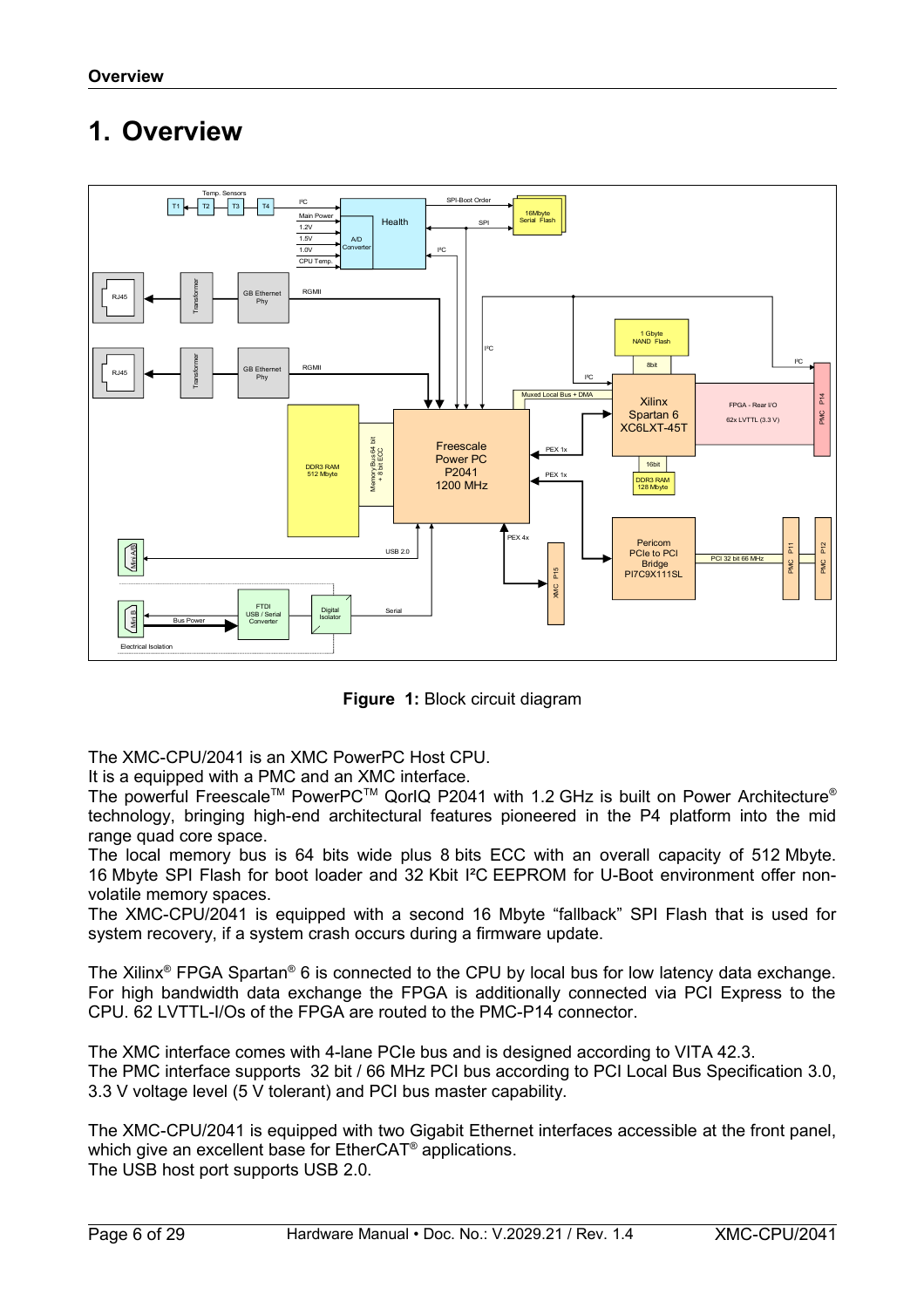# <span id="page-6-1"></span>**2. XMC-CPU/2041 View with Connectors and LEDs**

### <span id="page-6-0"></span>**2.1 PCB Top Layer View with Connectors and LEDs**





See also page [16](#page-15-2) and following for signal assignments of the connectors.

The JTAG connector and the Debug interface connector have to be connected on the PCB bottom side of XMC-CPU/2041 (see Figure [3](#page-7-2) for the position of the connectors and pins).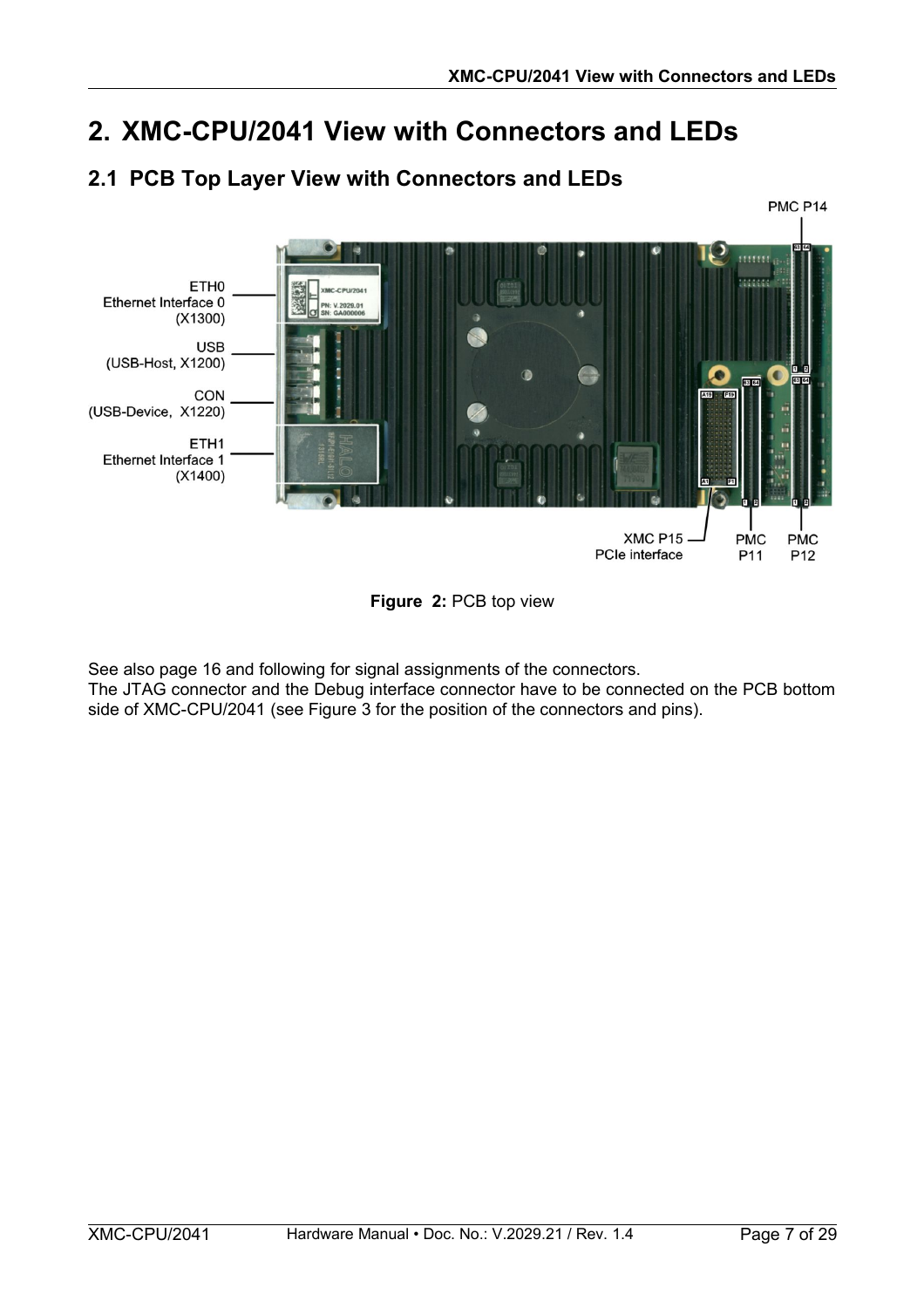

### <span id="page-7-1"></span>**2.2 PCB Bottom Layer View with LEDs, JTAG and Debug Interface**

<span id="page-7-2"></span>**Figure 3:** PCB bottom view

The Debug interface and the JTAG interfaces have to be connected from the bottom side of the XMC-CPU/2041. See also page [16](#page-15-2) and following for signal assignments of the connectors. esd offers special adapters as accessories, see ["Order Information"](#page-28-0) on page [29.](#page-28-0)

### <span id="page-7-0"></span>**2.2.1 Indication of CON Activity (LED 1222) and USB PWR (LED1230)**

| LED                 | Colour | <b>Indication</b> | <b>Description (LED on)</b>                  | LED name<br>l in schematic l<br>diagram |
|---------------------|--------|-------------------|----------------------------------------------|-----------------------------------------|
| <b>CON Activity</b> | areen  | Activity          | Data transfer on terminal interface CON      | <b>LED1222</b>                          |
| <b>USB PWR</b>      | areen  | Power             | 5 V power supply voltage of USB interface on | LED1230                                 |

**Table 1:** LEDs CON Activity and USB PWR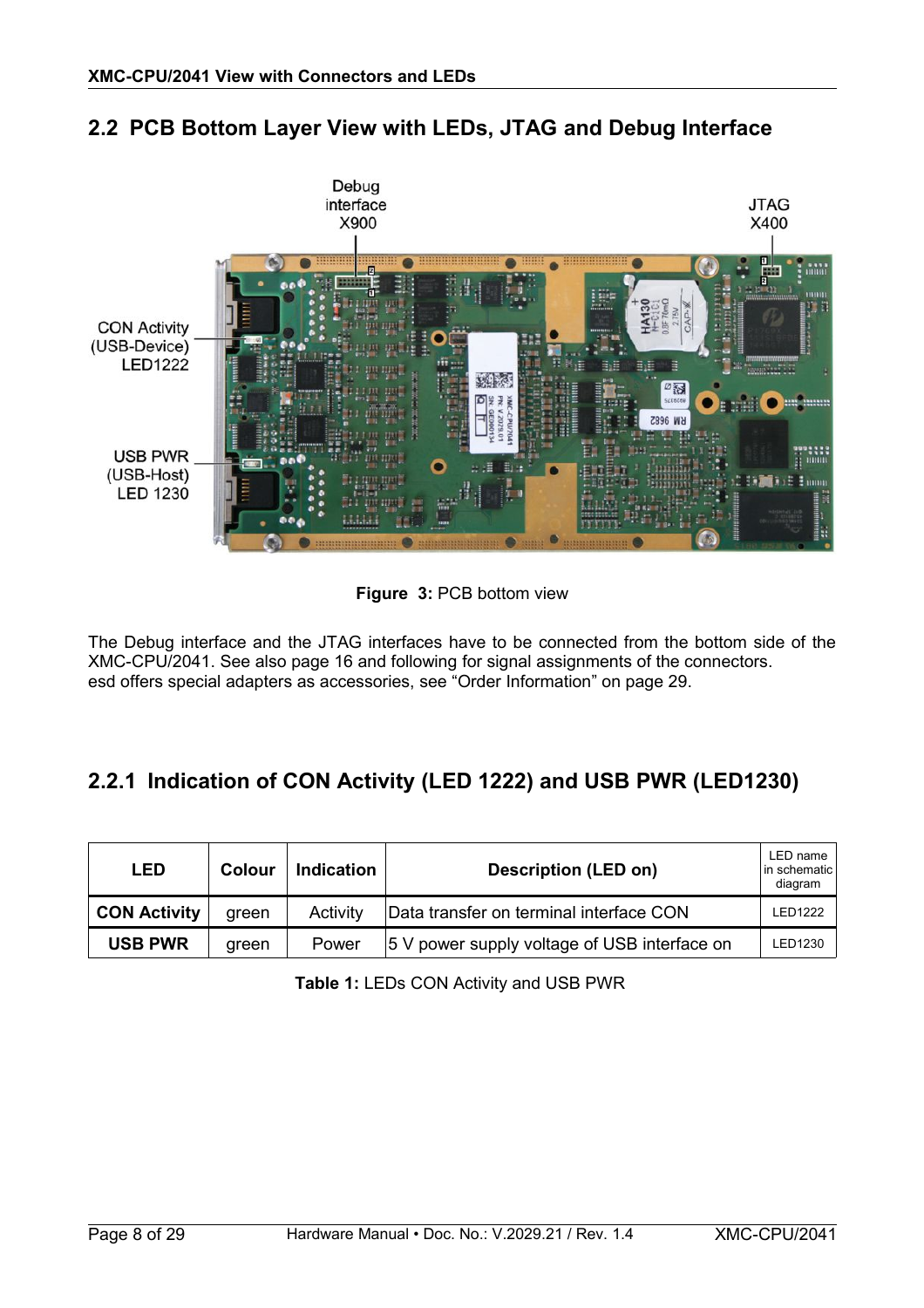

### <span id="page-8-1"></span>**2.3 Front Panel View with Connectors and LEDs**

**Figure 4:** Front panel view

### <span id="page-8-0"></span>**2.3.1 LED0-4 Indication of the TriColor LEDs**

Five TriColor LEDs are equipped in the front panel.

| <b>LED</b>  | <b>Colour</b> | <b>Description</b>               | Signal name<br>in schematic<br>diagram |
|-------------|---------------|----------------------------------|----------------------------------------|
|             | green         |                                  | LED10XG                                |
| <b>LEDX</b> | red           | User-defined via FPGA and driver | LED10XR                                |
|             | blue          |                                  | LED10XB                                |
| $(X = 0-4)$ |               |                                  |                                        |

**Table 2:** LEDs 0 - 4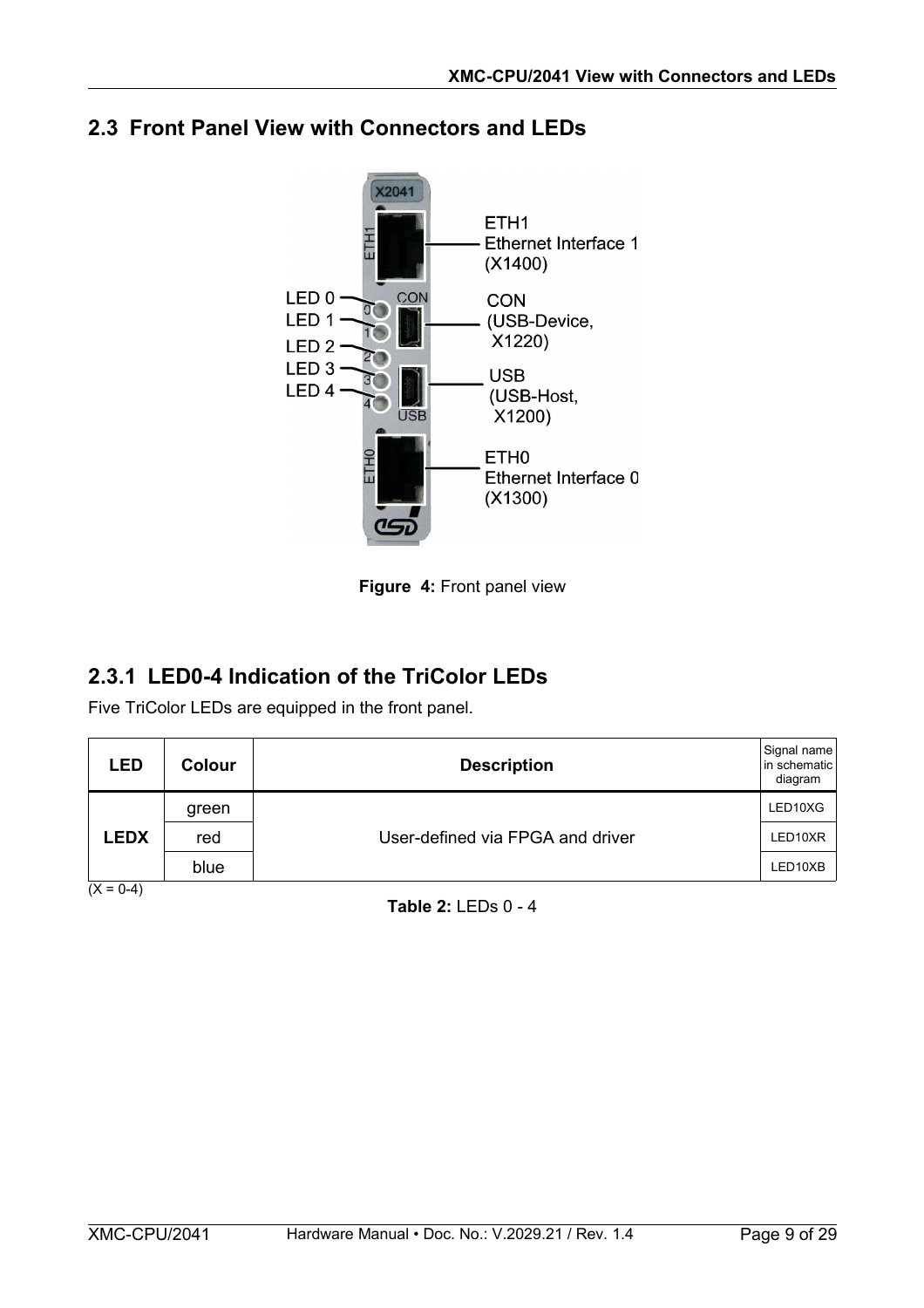# <span id="page-9-0"></span>**3. Hardware Installation**



**Read the safety instructions at the beginning of this document carefully, before you start with the hardware installation!**



#### **Danger!**

Electric shock risk. Never carry out work while power supply voltage is switched on!



#### **Attention !**

Electrostatic discharges may cause damage to electronic components. To avoid this, please discharge the static electricity from your body *before* you touch the XMC-CPU/2041.

#### **Procedure:**

- 1. Switch off your system and all connected peripheral devices (monitor, printer, etc.).
- 2. Discharge your body as described above.
- 3. Disconnect the system from the mains.

If the system does not have a flexible mains cable, but is directly connected to mains, disconnect the power supply via the safety fuse and make sure that the fuse cannot switch on again unintentionally (i.e. with caution label).



#### **Danger!**

Never carry out work while power supply voltage is switched on!

- 4. Open the case if necessary.
- 5. For sufficient EMC shielding the XMC-CPU/2041 should make contact to the system's enclosure nearly completely around its front panel. For this purpose a conductive O-ring is contained in the product package of the XMC-CPU/2041 module. Mount the conductive Oring on the front panel of the XMC-CPU/2041. Additionally or instead of it use shielding material as for example conductive shielding gasket.
- 6. Remove the carrier board (if already installed) and plug the XMC-CPU/2041 carefully on the carrier board. Pay attention that the XMC-CPU/2041 is correctly installed on the carrier board.

Fix the XMC-CPU/2041 with the screws on the carrier board. Use the four M 2.5 x 6 mm screws which are contained in the product package of the module.

- 7. Install the carrier board in your system.
- 8. Close the case again (if necessary).
- 9. Connect the Ethernet and the USB interfaces via the connectors in the front panel of the XMC-CPU/2041.
- 10. Connect the system to mains again (mains connector or safety fuse).
- 11. Switch on the system and the peripheral devices.
- 12. End of hardware installation. Set the interface properties in your operating system. Refer to the documentation of the operating system.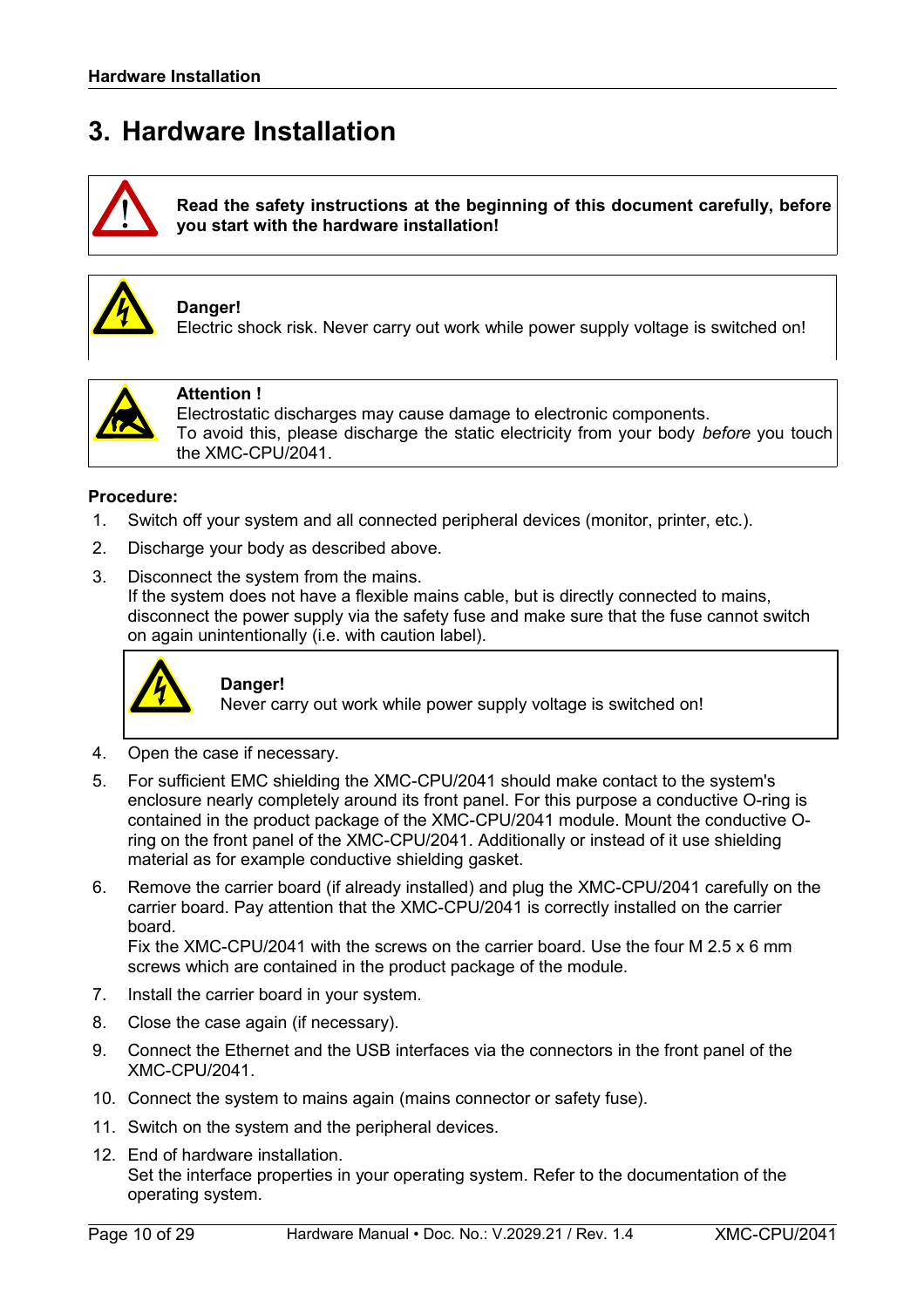# <span id="page-10-1"></span>**4. Technical Data**

### <span id="page-10-0"></span>**4.1 General Technical Data**

|                         | Nominal voltage:                                                                                                                                                                                 | depending on slot used:<br><b>PMC</b> interface:                                                                                                                                                                                    |
|-------------------------|--------------------------------------------------------------------------------------------------------------------------------------------------------------------------------------------------|-------------------------------------------------------------------------------------------------------------------------------------------------------------------------------------------------------------------------------------|
|                         |                                                                                                                                                                                                  | $3.3 \text{ V}$ / $I_{3.3 \text{V} \text{.} \text{MAX}}$ = 2.5 A,<br>$I_{3.3V}$ TYPICAL = 2.2 A,<br>$I_{5V}$ typical = 2.5 A<br>5V<br>$1_{5V \text{ MAX}} = 3 \text{ A}$ ,                                                          |
| Power supply<br>voltage |                                                                                                                                                                                                  | <b>XMC</b> interface:<br>$3.3 \text{ V}$ / $I_{3.3V \text{ MAX}}$ = 2.5 A,<br>$I_{3.3V}$ TYPICAL = 2.2 A,<br>12V<br>$1_{12V \text{ MAX}}$ = 1.5 A,<br>$I_{12V_TYPICAL} = 1.2 A$<br>Absolute maximum power: $P_{3.3V+5V_MAX}$ = 19 W |
|                         | ETH <sub>0</sub><br>RJ45 socket (X1300) - Ethernet Port 0<br>ETH <sub>1</sub><br>RJ45 socket (X1400) - Ethernet Port 1                                                                           |                                                                                                                                                                                                                                     |
|                         | <b>CON</b>                                                                                                                                                                                       | Mini USB socket type-B (X1220) - Console (USB-Device)                                                                                                                                                                               |
|                         | <b>USB</b>                                                                                                                                                                                       | Mini USB socket type-AB (X1200) - USB-Host                                                                                                                                                                                          |
|                         | <b>PMC P11</b><br><b>PMC P12</b><br>PMC P14<br>XMC P15                                                                                                                                           | 64-pin PMC connector (P11) - PMC PCI part 1<br>64-pin PMC connector (P12) - PMC PCI part 2<br>64-pin PMC connector (P14) - PMC IO<br>XMC, Samtec ASP-105885-04 - PCI Express interface                                              |
| Connectors              |                                                                                                                                                                                                  | Only for test- and programming purposes:                                                                                                                                                                                            |
|                         | Debug                                                                                                                                                                                            | internal connector (under the heat sink), has to be connected<br>from the bottom side of the XMC-CPU/2041.<br>Samtec CLM108-02-F-D-BE (pass-thru micro socket, X900)<br>- Debug interface of the CPU and the Health Controller      |
|                         | <b>JTAG</b><br>Samtec CLM104-02-F-D-BE (pass-thru micro socket, X400),<br>has to be connected from the bottom side of the XMC-<br>CPU/2041.<br>- JTAG interface additionally via XMC-P11 and P12 |                                                                                                                                                                                                                                     |
| Temperature<br>range    | Operating temperature: $-40$ °C  + 65 °C (600 LFM)<br>-40 °C  +105 °C ambient<br>Storage temperature:                                                                                            |                                                                                                                                                                                                                                     |
| Humidity                | 0%  90%, non-condensing                                                                                                                                                                          |                                                                                                                                                                                                                                     |
| <b>Dimensions</b>       | 149 mm x 74 mm                                                                                                                                                                                   |                                                                                                                                                                                                                                     |
| Weight                  | 190 <sub>g</sub>                                                                                                                                                                                 |                                                                                                                                                                                                                                     |

**Table 3:** General data of the module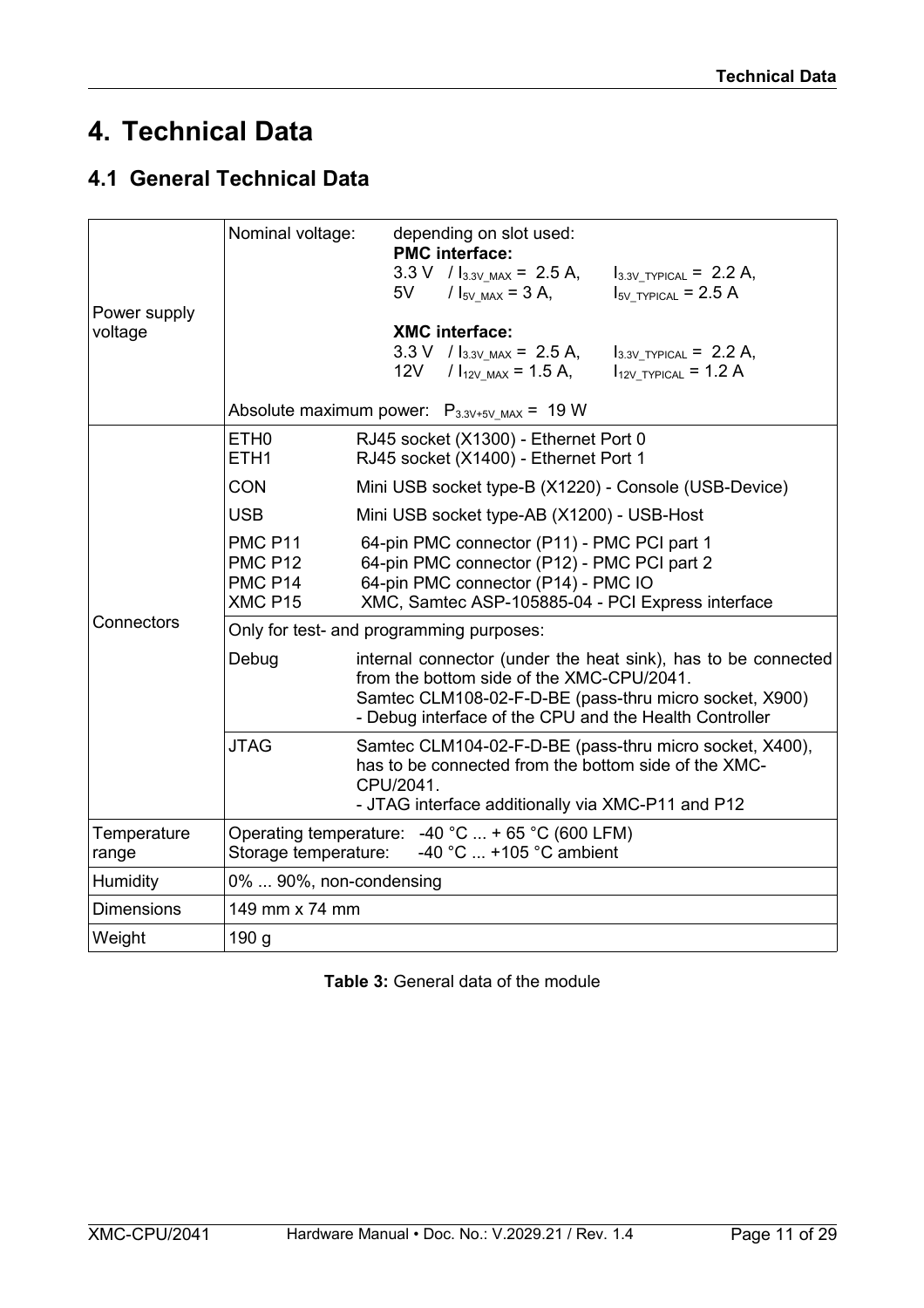### <span id="page-11-2"></span>**4.2 CPU and Memory**

| <b>CPU</b>         | Freescale PowerPC QorIQ P2041, 1.2 GHz, e500mc core<br>double precision floating point unit                                    |
|--------------------|--------------------------------------------------------------------------------------------------------------------------------|
| <b>RAM</b>         | 512 Mbyte RAM 64-bit wide plus 8 bits ECC DDR3 RAM                                                                             |
| Flash memory (SPI) | 16 Mbyte SPI FLASH for boot loader (standard) and<br>16 Mbyte SPI FLASH for system recovery,<br>selected via Health Subsystem. |
| <b>EEPROM</b>      | 1x 32 Kbit I <sup>2</sup> C EEPROM for U-Boot environment,<br>1x 4 Kbit RAM SPD,<br>1x 32 Kbit EEPROM for Bootstrapping        |
| <b>NAND Flash</b>  | 1 Gbyte NAND Flash for operating system connected via FPGA                                                                     |
| DDR3 RAM on FPGA   | 128 Mbyte RAM connected to FPGA for FPGA usage,<br>with 16-bit wide interface                                                  |

#### **Table 4:** CPU and memory

### <span id="page-11-1"></span>**4.3 Ethernet Interface**

| Number of Ethernet<br>interfaces | 2x Gigabit Ethernet (ETH0, ETH1)             |
|----------------------------------|----------------------------------------------|
| Standard                         | IEEE 802.3, 10BASE-T, 100BASE-TX, 1000BASE-T |
| Bit rate                         | 10/100/1000 Mbit/s                           |
| Connection                       | Twisted Pair (compatible to IEEE 802.3),     |
| Electrical isolation             | Via transformer,<br>1500Vrms / 2250 VDC      |
| Connector                        | 2x at RJ-45-socket in the front panel        |

**Table 5:** Data of the Ethernet interfaces

### <span id="page-11-0"></span>**4.4 USB, USB Host Interface**

| <b>Number</b>                | 1x USB host                                                                   |
|------------------------------|-------------------------------------------------------------------------------|
| Standard                     | USB 2.0, max. 480 Mbit/s                                                      |
| Topology                     | Host Controller integrated in CPU                                             |
| Max. current per<br>port @5V | 500 mA, short-circuit-protected                                               |
| Electrical isolation         | <b>None</b>                                                                   |
| Software support             | - OHCI-Host controller- and device driver<br>- driver of the operating system |
| Connector                    | Mini USB type-AB socket in the front panel (USB)                              |

**Table 6:** Data of the USB Host interface USB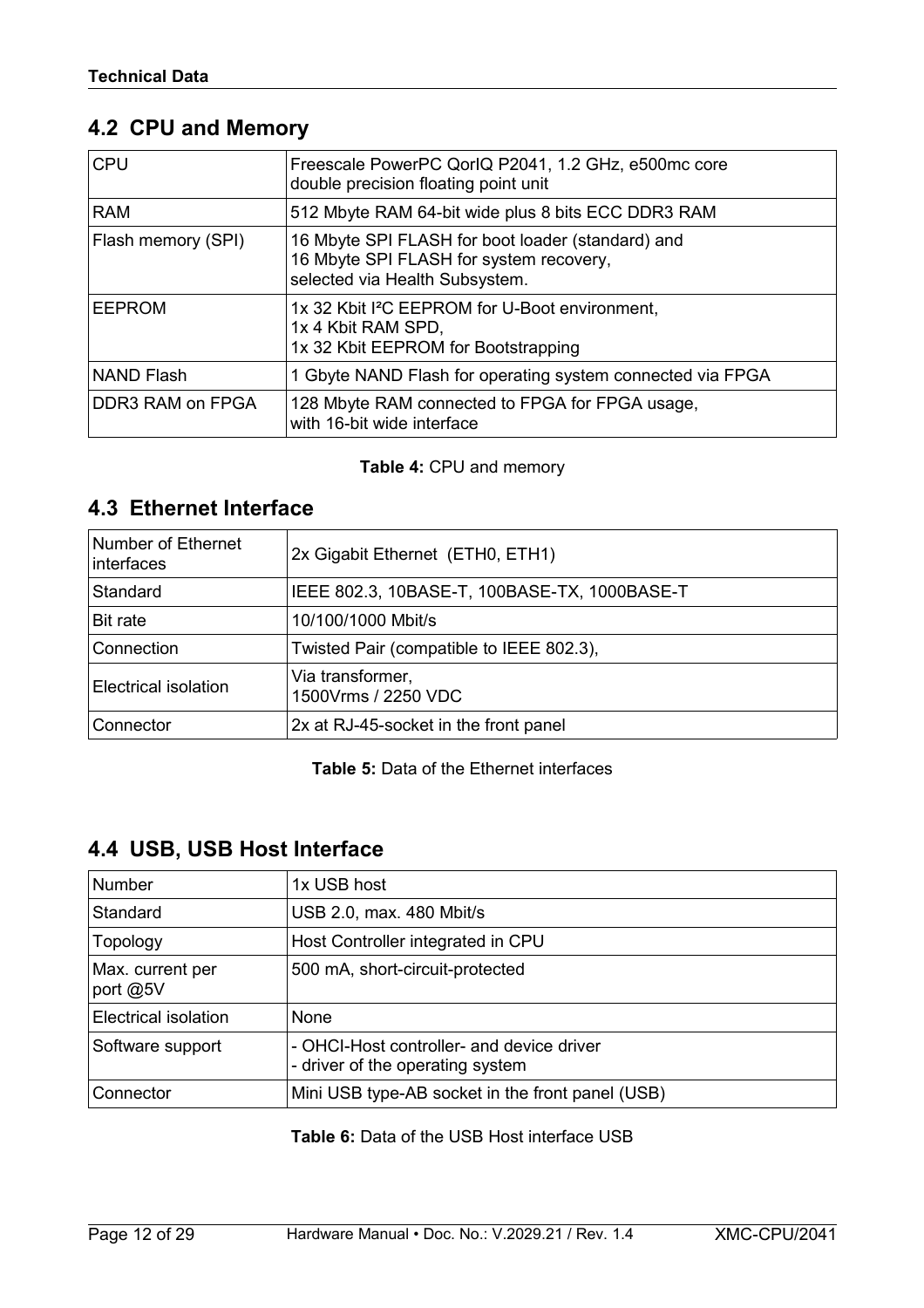| Number                      | 1x Console (serial)                                                                                                                                    |
|-----------------------------|--------------------------------------------------------------------------------------------------------------------------------------------------------|
| Standard                    | USB 2.0 Full-Speed, the first serial interface of the CPU is provided via<br>an FTDI FT232R chip as USB Device.<br>The FT232R chip is supplied by USB. |
| <b>Electrical isolation</b> | Via digital isolator                                                                                                                                   |
| Connector                   | Mini USB type-B socket in the front panel (CON)                                                                                                        |

#### <span id="page-12-2"></span>**4.5 CON, USB Device Interface**

**Table 7:** Data of the USB Device interface CON

### <span id="page-12-1"></span>**4.6 PMC Interface**

| Standard                                     | PCI bus according to PCI Local Bus Specification 3.0,<br>32 bit 33/66 MHz, PCI bus master capability |
|----------------------------------------------|------------------------------------------------------------------------------------------------------|
| Voltage                                      | $3.3 V$ , $(5 V$ tolerant)                                                                           |
| Frequency                                    | 33/66 MHz                                                                                            |
| Mode                                         | Monarch / non Monarch                                                                                |
| Connector                                    | Via PMC P11 and PMC P12                                                                              |
| Device ID / Vendor ID                        | Constant 0x0410 / 0x1957                                                                             |
| Subsystem Device ID /<br>Subsystem Vendor ID | 0x0700 / 0x12FE as endpoint                                                                          |

#### **Table 8:** Data of the PMC interface

### <span id="page-12-0"></span>**4.7 XMC Interface**

| Standard                                     | XMC according to VITA 42.3, 4-lane PCI EXPRESS <sup>®</sup> acc. to PCIe 1.1 |
|----------------------------------------------|------------------------------------------------------------------------------|
| Lanes                                        | 4                                                                            |
| Mode                                         | As device                                                                    |
| Connector                                    | Via XMC P15                                                                  |
| Device ID / Vendor ID                        | Constant, 0x0410 / 0x1957                                                    |
| Subsystem Device ID /<br>Subsystem Vendor ID | 0x0701 / 0x12FE as endpoint                                                  |

**Table 9:** Data of the XMC interface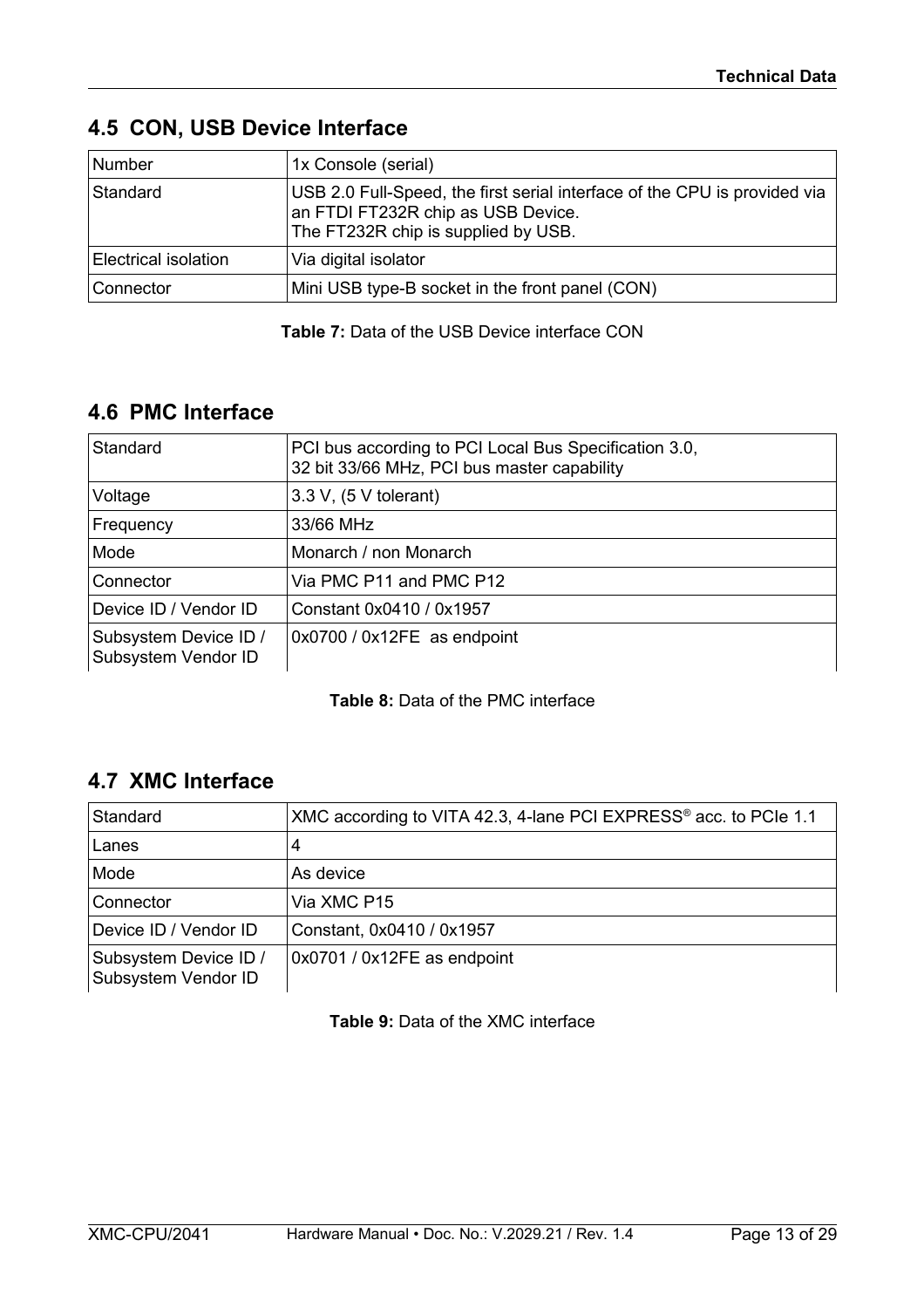### <span id="page-13-2"></span>**4.8 I²C Interface**

| <b>Number</b>             | 3x <sup>2</sup> C interface<br>- 1x for external use,<br>- 2x for internal use only! |
|---------------------------|--------------------------------------------------------------------------------------|
| Control                   | Integrated in CPU                                                                    |
| Bit rate                  | 100Kbit, optional 400 Kbit                                                           |
| <b>Physical Interface</b> | 3.3 V only, not 5 V tolerant.                                                        |
| 1. I2C interface          | Devices: CPU Setup EEPROM, DDR3 RAM SPD EEPROM, RTC                                  |
| 2. IC2 interface          | Devices: PCIe to PCI Bridge, Health controller, U-Boot Env EEPROM.                   |
| 3. I2C interface          | Devices: FPGA, connector P14 pin 63 SDA pin 64 SCL.                                  |

**Table 10:** Data of the I²C interface

### <span id="page-13-1"></span>**4.9 Real-Time Clock (RTC)**

| Type       | Epson RX8025SA                                        |
|------------|-------------------------------------------------------|
| Connection | $I^2C$ Bus                                            |
| Accuracy   | $+/-5$ ppm at T <sub>amb</sub> = 25 °C (< 30 s/month) |
| ∣Buffer    | Goldcap, $C = 0.8$ F                                  |

**Table 11:** Microprocessor and Memory

### <span id="page-13-0"></span>**4.10 Digital In-/Outputs**

| <b>Number</b>               | 62x LVTTL-IO                                           |
|-----------------------------|--------------------------------------------------------|
| I/O-configuration           | As input or output configurable pins of the FPGA       |
| Input switching threshold   | LVTTL 3.3 V // not 5V tolerant                         |
| Output current              | Depending on FPGA configuration, see XILINX data sheet |
| <b>Electrical isolation</b> | None                                                   |
| <b>Protection circuit</b>   | None, current-limiting resistors are not provided.     |
| Connector                   | XMC-P14                                                |

**Table 12:** Data of the digital in-/outputs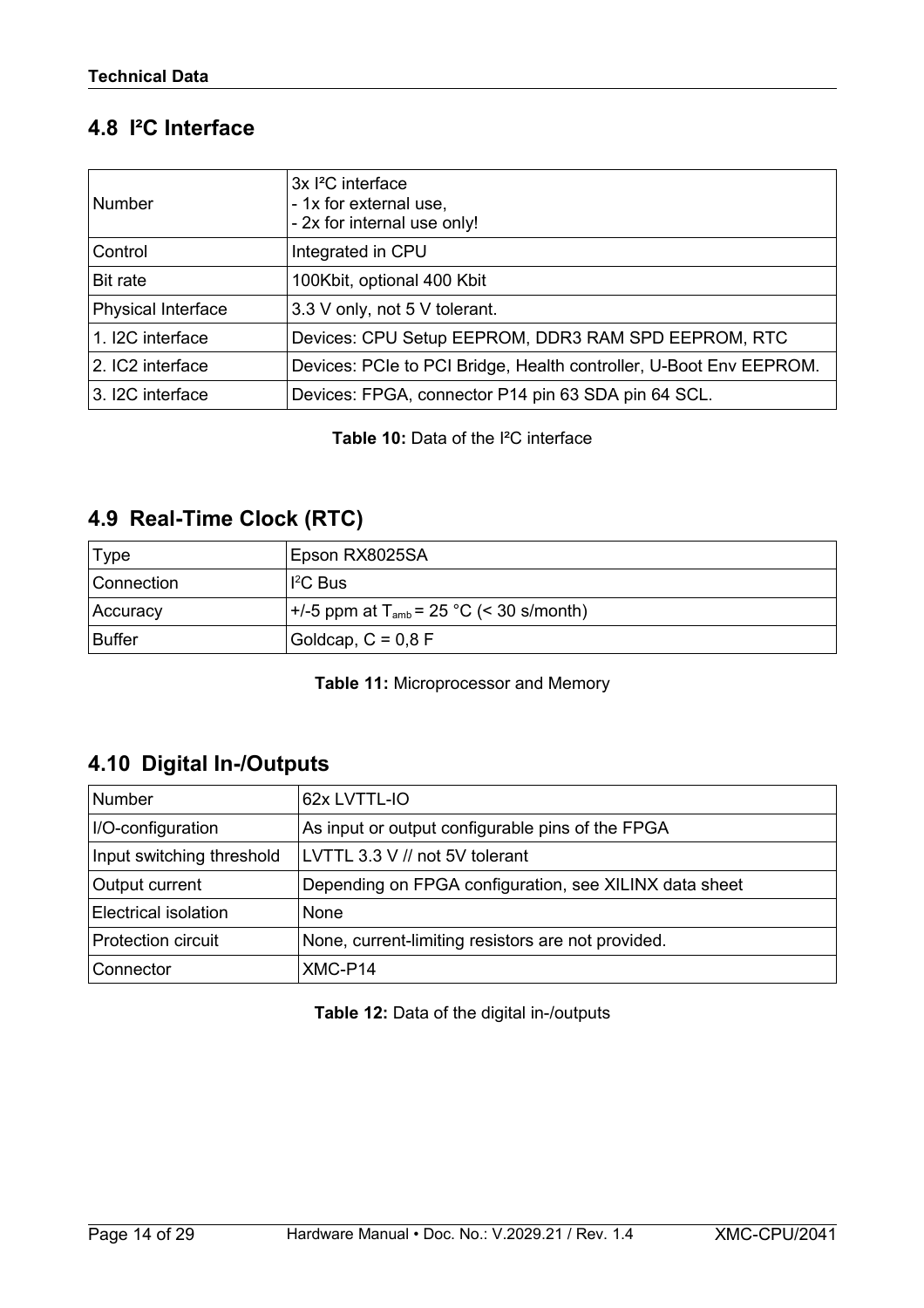### <span id="page-14-1"></span>**4.11 Health**

System for monitoring of the board's status.

| Voltages                | Core voltage:                                                                          | 0.75V,<br>$1.0 V$ .<br>1.2 V. | 1.5 V,<br>2.5 V,<br>3.3 V, | $5V$ USB,<br>$5V$ <sub>PMC</sub> ,<br><b>XMC VPWR</b> |
|-------------------------|----------------------------------------------------------------------------------------|-------------------------------|----------------------------|-------------------------------------------------------|
| Temperature monitor     | 4x <sup>2</sup> C temperature sensors,<br>1x CPU integrated temperature diode          |                               |                            |                                                       |
| <b>XMC-IPMI Support</b> | Data according to "IPMI Serial EEPROM FRU Information"                                 |                               |                            |                                                       |
| <b>Boot</b>             | Selection of the SPI FLASH for booting, GPIO expander for various<br>control functions |                               |                            |                                                       |

### <span id="page-14-0"></span>**4.12 Software Support**

The flash memory carries the standard boot program U-boot and enables the XMC-CPU/2041 to boot various operating systems from network or on-board SPI-Flash.

BSPs are available for VxWorks® and Linux®. Example source code for the FPGA is included in the BSPs.

For the FPGA an esdACC (esd Advanced CAN Controller) implementation is available.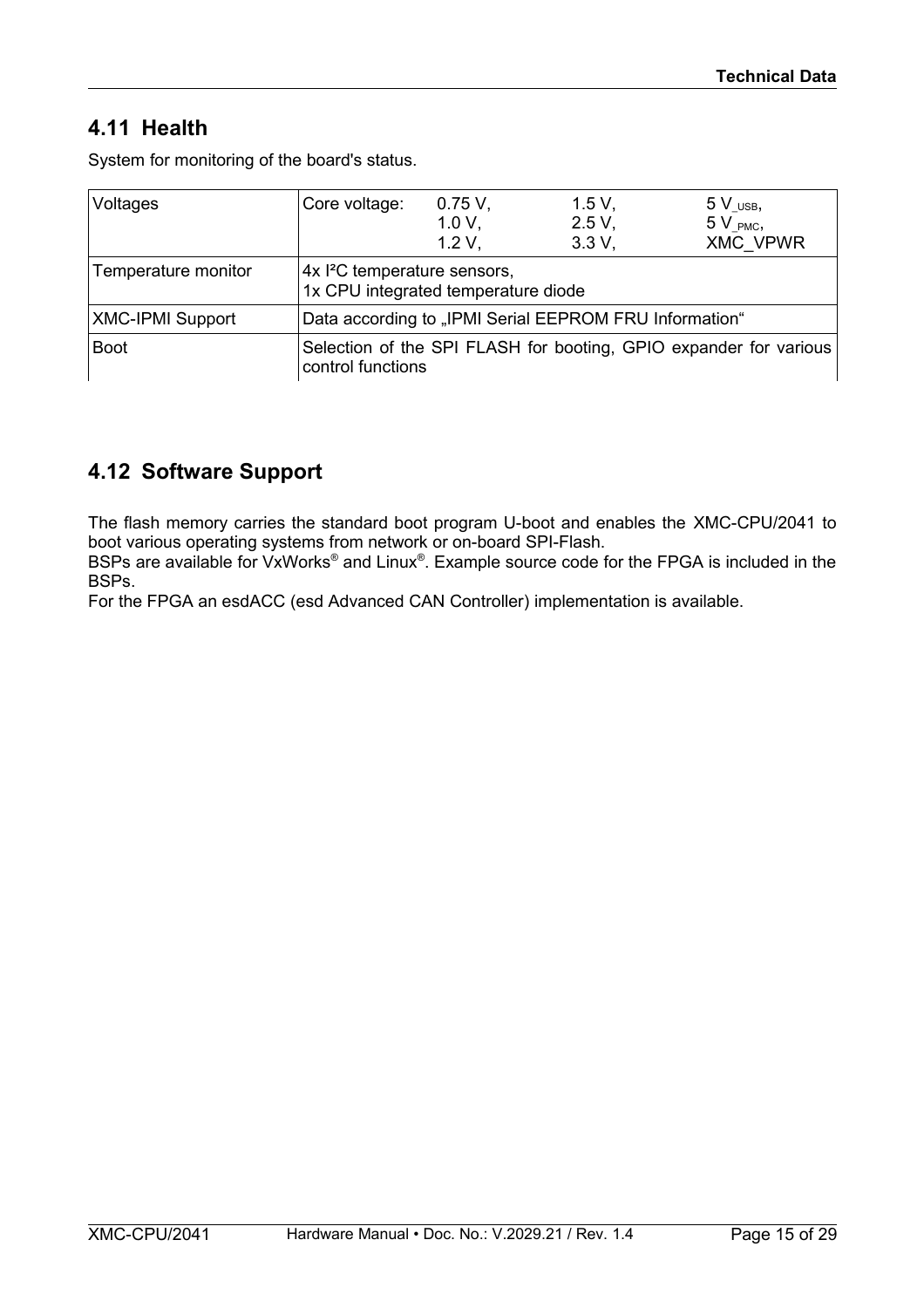# <span id="page-15-2"></span>**5. Connector Assignments**

### <span id="page-15-1"></span>**5.1 USB, (USB Host, X1200)**

**Device connector:** 5-pin mini USB socket, standard type AB

| <b>Pin Position:</b> | <b>Pin Assignment:</b> |                             |  |
|----------------------|------------------------|-----------------------------|--|
|                      | Pin                    | <b>CON</b><br>(X1220)       |  |
|                      |                        | $\mathsf{V}_{\mathsf{BUS}}$ |  |
| 1 2 3 4 5            | 2                      | D-                          |  |
|                      | 3                      | D+                          |  |
|                      | 4                      | <b>UID</b>                  |  |
|                      | 5                      | <b>GND</b>                  |  |

#### **Signal Description:**

| $V_{\text{BUS}}$  | +5 V power supply voltage                                                                                                                                                  |
|-------------------|----------------------------------------------------------------------------------------------------------------------------------------------------------------------------|
| $D^{+}$ , $D^{-}$ | USB signal lines Data+, Data-                                                                                                                                              |
| UID               | Signal to distinguish between a host connection and a device connection:<br>- host connection: signal connected to the signal ground<br>- device connection: not connected |
| GND               | Reference potential                                                                                                                                                        |

### <span id="page-15-0"></span>**5.2 CON, (USB Device, X1220)**

**Device connector:** 5-pin mini USB socket, standard type B

| <b>Pin Position:</b> | <b>Pin Assignment:</b> |                             |
|----------------------|------------------------|-----------------------------|
|                      | Pin                    | <b>CON</b><br>(X1220)       |
|                      |                        | $\mathsf{V}_{\mathsf{BUS}}$ |
| 12345                | 2                      | D-                          |
|                      | 3                      | D+                          |
|                      | 4                      |                             |
|                      | 5                      | <b>GND</b>                  |

#### **Signal Description:**

| __               |                           |
|------------------|---------------------------|
| $V_{\text{BUS}}$ | +5 V power supply voltage |

- D+, D-... USB signal lines Data+, Data-
- -... not connected
- GND... Reference potential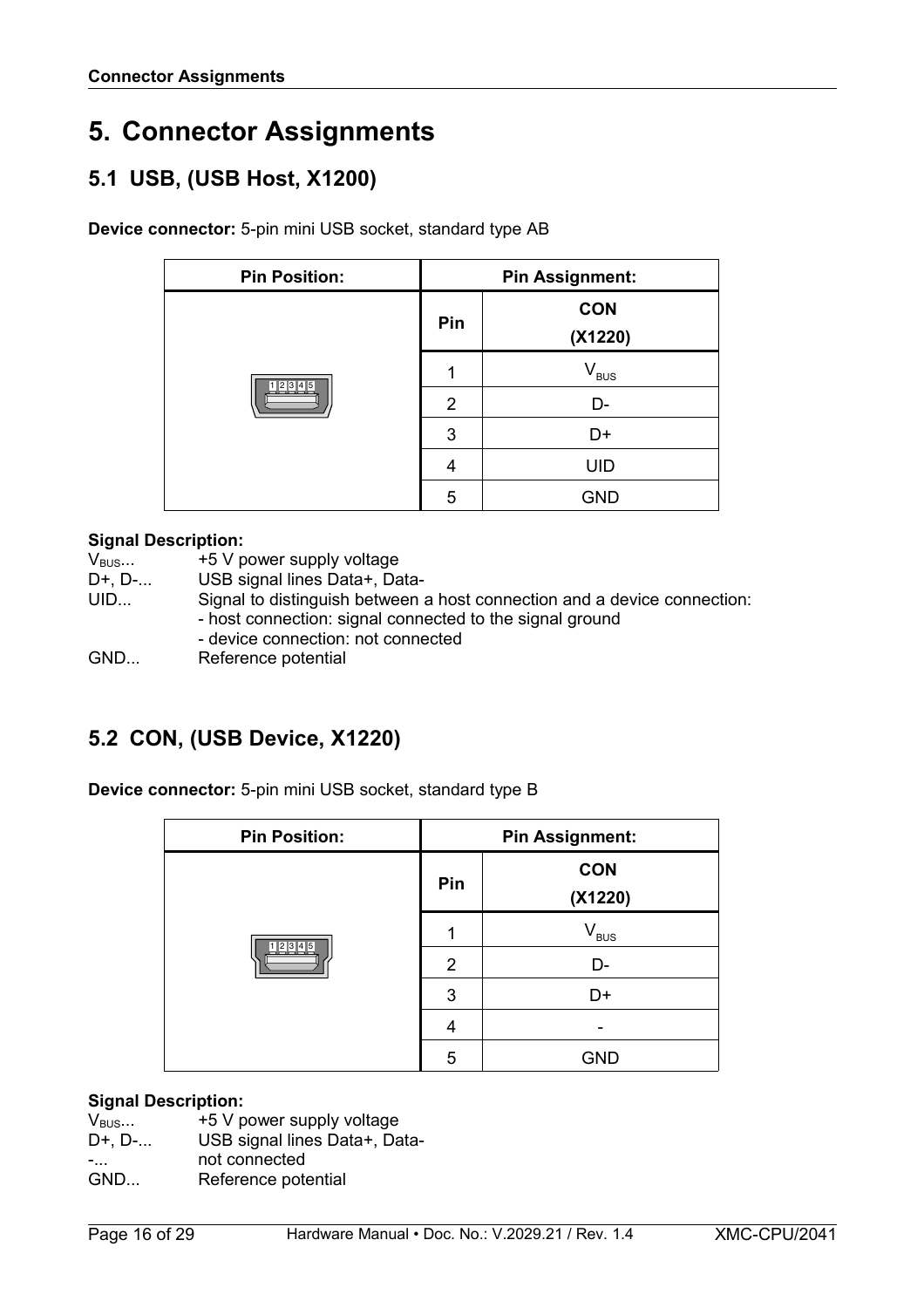### <span id="page-16-0"></span>**5.3 Ethernet ETH0, ETH1**

**Device connector:** RJ45 socket, 8-pin

#### **Pin Position:**



#### **Pin Assignment:**

| Pin |         | <b>Signal</b> |
|-----|---------|---------------|
| 1   | MDI0+   | $(TP0+)$      |
| 2   | MDI0-   | (TP0-)        |
| 3   | MDI1+   | $(TP1+)$      |
| 4   | $MDI2+$ | $(TP2+)$      |
| 5   | MDI2-   | $(TP2-)$      |
| 6   | MDI1-   | (TP1-)        |
| 7   | MDI3+   | $(TP3+)$      |
| 8   | MDI3-   | (TP3-)        |

S Shield

#### **Signal Description:**

MDIx+, MDIx- ... Ethernet data lines  $(x = 0 - 3)$ <br>Shield... case shield. connected with the case shield, connected with the front panel of the XMC-CPU/2041.



#### **Note:**

Cables of category CAT5e or higher have to be used to grant the function in networks with 1000 Mbit/s.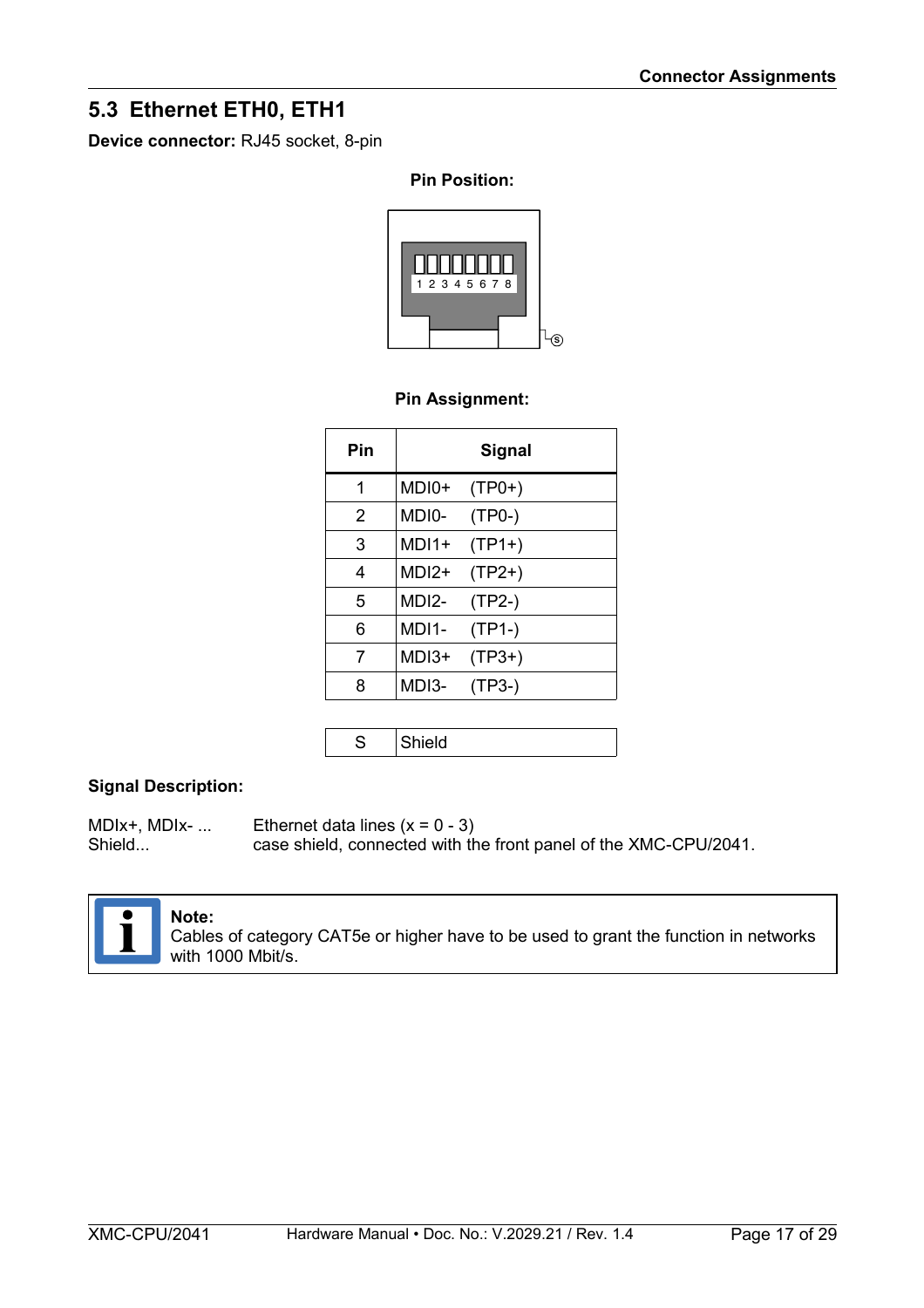### <span id="page-17-1"></span>**5.4 PMC Connectors**

The XMC-CPU/2041 uses the PMC connectors P11, P12 and P14. The assignment of the connectors P11 and P12 is in accordance with IEEE1386. P14 is assigned module-specific.

### <span id="page-17-0"></span>**5.4.1 PMC P11 Connector**

| Pin | Signal         | Signal          | Pin            |
|-----|----------------|-----------------|----------------|
| 1   | <b>TCK</b>     | $-12V$          | $\overline{c}$ |
| 3   | <b>GND</b>     | INTA#           | 4              |
| 5   | INTB#          | INTC#           | 6              |
| 7   | GND (PRESENT#) | $+5V$           | 8              |
| 9   | INTD#          | n.c. (reserved) | 10             |
| 11  | <b>GND</b>     | <b>PMCAUX</b>   | 12             |
| 13  | PCI-CLK_IN     | <b>GND</b>      | 14             |
| 15  | <b>GND</b>     | GNT#            | 16             |
| 17  | REQ#           | $+5V$           | 18             |
| 19  | <b>VIO</b>     | AD[31]          | 20             |
| 21  | AD[28]         | AD[27]          | 22             |
| 23  | AD[25]         | <b>GND</b>      | 24             |
| 25  | <b>GND</b>     | C/BE3#          | 26             |
| 27  | AD[22]         | AD[21]          | 28             |
| 29  | AD[19]         | $+5V$           | 30             |
| 31  | VIO            | AD[17]          | 32             |
| 33  | FRAME#         | <b>GND</b>      | 34             |
| 35  | <b>GND</b>     | IRDY#           | 36             |
| 37  | DEVSEL#        | $+5V$           | 38             |
| 39  | GND (PCIXCAP#) | PCI_LOCK#       | 40             |
| 41  | n.c. (SDONE#)  | n.c. (SBO#)     | 42             |
| 43  | PAR            | <b>GND</b>      | 44             |
| 45  | <b>VIO</b>     | AD[15]          | 46             |
| 47  | AD[12]         | AD[11]          | 48             |
| 49  | AD[09]         | $+5V$           | 50             |
| 51  | <b>GND</b>     | C/BE0#          | 52             |
| 53  | AD[06]         | AD[05]          | 54             |
| 55  | AD[04]         | <b>GND</b>      | 56             |
| 57  | <b>VIO</b>     | AD[03]          | 58             |
| 59  | AD[02]         | AD[01]          | 60             |
| 61  | AD[00]         | $+5V$           | 62             |
| 63  | <b>GND</b>     | n.c. (REQ64#)   | 64             |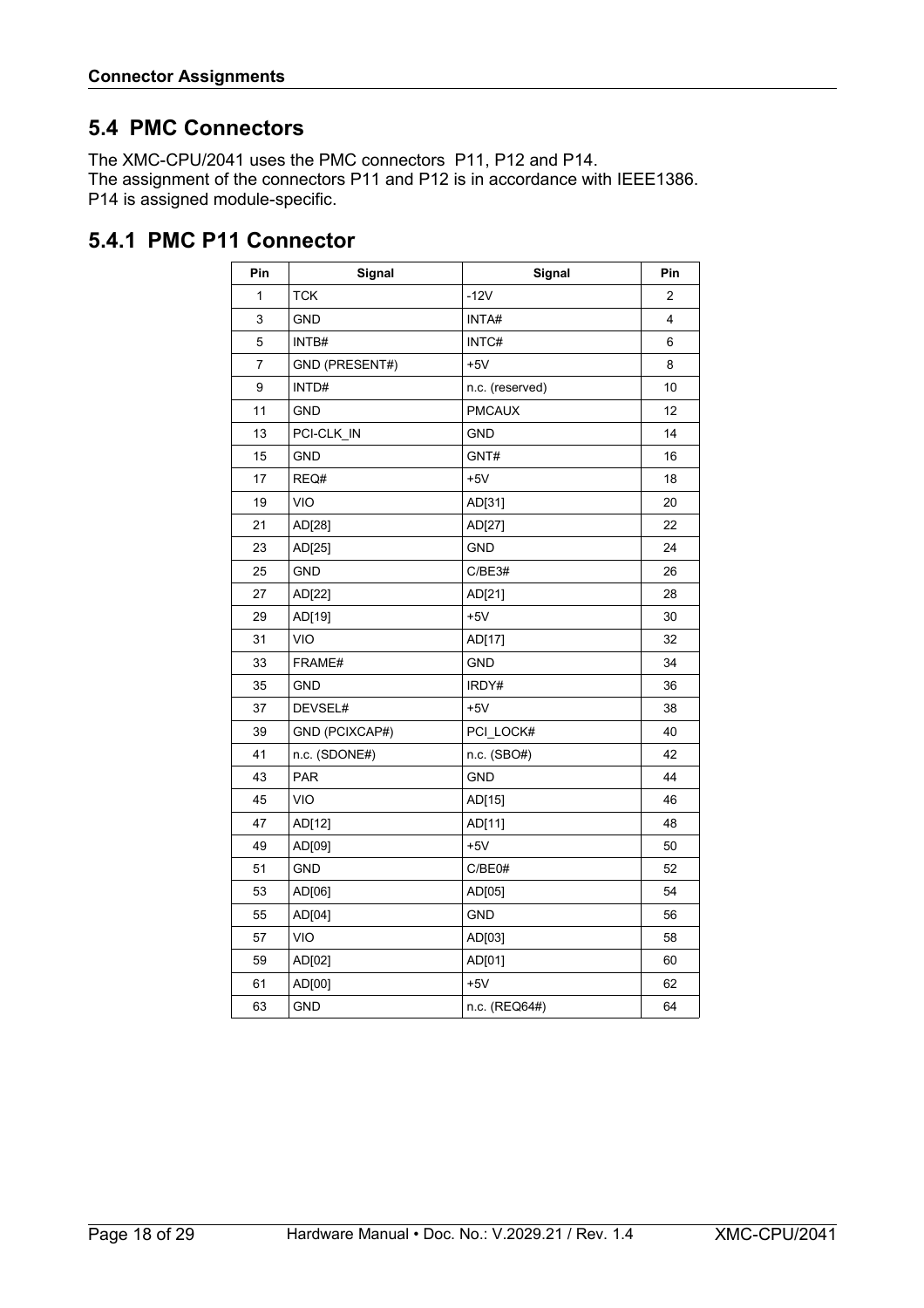#### <span id="page-18-0"></span>**5.4.2 PMC P12 Connector**

| Pin            | Signal          | Signal          | Pin            |
|----------------|-----------------|-----------------|----------------|
| $\mathbf{1}$   | $+12V$          | TRST#           | $\overline{2}$ |
| 3              | <b>TMS</b>      | <b>TDO</b>      | 4              |
| 5              | TDI             | <b>GND</b>      | 6              |
| $\overline{7}$ | <b>GND</b>      | n.c. (reserved) | 8              |
| 9              | n.c. (reserved) | n.c. (reserved) | 10             |
| 11             | n.c. (MODE2#)   | $+3.3V$         | 12             |
| 13             | PCI-RST#        | n.c. (MODE3#)   | 14             |
| 15             | $+3.3V$         | n.c. (MODE4#)   | 16             |
| 17             | PME#            | <b>GND</b>      | 18             |
| 19             | AD[30]          | AD[29]          | 20             |
| 21             | <b>GND</b>      | AD[26]          | 22             |
| 23             | AD[24]          | $+3.3V$         | 24             |
| 25             | <b>IDSEL</b>    | AD[23]          | 26             |
| 27             | $+3.3V$         | AD[20]          | 28             |
| 29             | AD[18]          | <b>GND</b>      | 30             |
| 31             | AD[16]          | C/BE2#          | 32             |
| 33             | <b>GND</b>      | n.c. (IDSELB)   | 34             |
| 35             | TRDY#           | $+3.3V$         | 36             |
| 37             | <b>GND</b>      | STOP#           | 38             |
| 39             | PERR#           | <b>GND</b>      | 40             |
| 41             | $+3.3V$         | SERR#           | 42             |
| 43             | C/BE1#          | <b>GND</b>      | 44             |
| 45             | AD[14]          | AD[13]          | 46             |
| 47             | M66EN           | AD[10]          | 48             |
| 49             | AD[08]          | $+3.3V$         | 50             |
| 51             | AD[07]          | n.c. (REQB#)    | 52             |
| 53             | $+3.3V$         | n.c. (GNTB#)    | 54             |
| 55             | n.c. (reserved) | <b>GND</b>      | 56             |
| 57             | n.c. (reserved) | <b>EREADY</b>   | 58             |
| 59             | <b>GND</b>      | RESETOUT#       | 60             |
| 61             | n.c. (ACK64#)   | $+3.3V$         | 62             |
| 63             | <b>GND</b>      | MONARCH#        | 64             |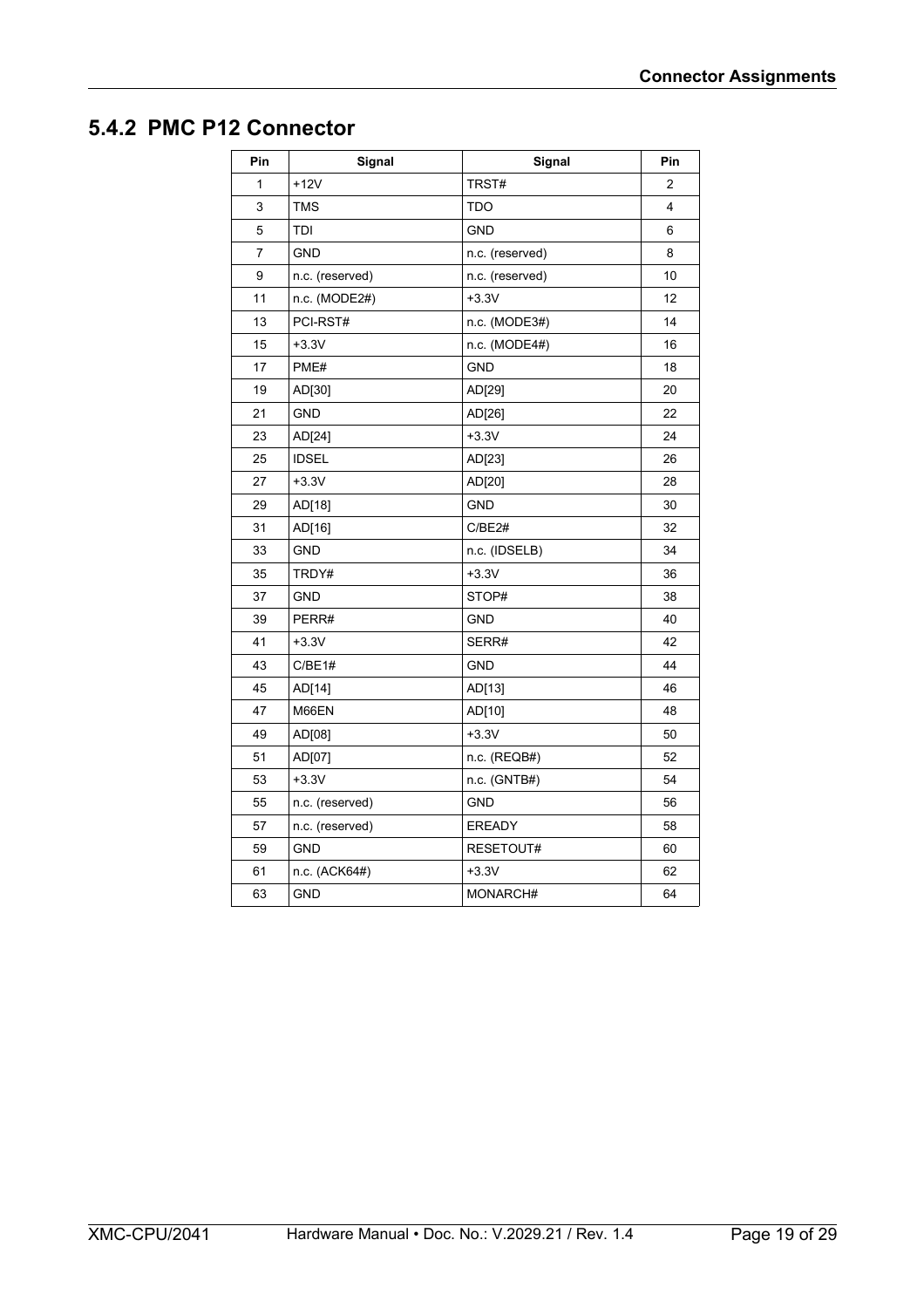### <span id="page-19-0"></span>**5.4.3 PMC P14 I/O Connector**

| <b>Standard</b><br><b>Pin Assignment</b> |                         |              | <b>Optional Pin Assignment</b>  |               |                                     |                                                |  |
|------------------------------------------|-------------------------|--------------|---------------------------------|---------------|-------------------------------------|------------------------------------------------|--|
| <b>Pin</b>                               | <b>Signal Name</b>      | <b>Notes</b> | Alternative Signal Name*        | Notes*        | Differential Pair*<br>(XILINX Name) | Notes*                                         |  |
| 1                                        | FPGA-IO<0>              | 3.3V, IO     | SGMII-RX-N-<0>                  | <b>LVDIFF</b> | 74-N                                | 3xSGMII option only                            |  |
| $\mathbf 2$                              | <b>FPGA-IO&lt;1&gt;</b> | 3.3V, IO     | SGMII-TX-P-<1>                  | <b>LVDIFF</b> | $61-N$                              | 3xSGMII option only                            |  |
| 3                                        | <b>FPGA-IO&lt;2&gt;</b> | 3.3V, IO     | SGMII-RX-P-<0>                  | <b>LVDIFF</b> | $74-P$                              | 3xSGMII option only                            |  |
| 4                                        | FPGA-IO<3>              | 3.3V, IO     | SGMII-TX-N-<1>                  | <b>LVDIFF</b> | $61-P$                              | 3xSGMII option only                            |  |
| 5                                        | <b>FPGA-IO&lt;4&gt;</b> | 3.3V, IO     | GND (when using SGMII 0 or 1)   | <b>GND</b>    | 60-N                                | 3xSGMII option only                            |  |
| 6                                        | <b>FPGA-IO&lt;5&gt;</b> | 3.3V, IO     | SGMII-RX-P-<1>                  | <b>LVDIFF</b> | $53-N$                              | 3xSGMII option only                            |  |
| $\overline{7}$                           | FPGA-IO<6>              | 3.3V, IO     | GND (when using SGMII 0 or 1)   | <b>GND</b>    | 60-P                                | 3xSGMII option only                            |  |
| 8                                        | <b>FPGA-IO&lt;7&gt;</b> | 3.3V, IO     | SGMII-RX-N-<1>                  | <b>LVDIFF</b> | $53-P$                              | 3xSGMII option only                            |  |
| 9                                        | <b>FPGA-IO&lt;8&gt;</b> | 3.3V, IO     | SGMII-TX-N-<0>                  | <b>LVDIFF</b> | $52-N$                              | 3xSGMII option only                            |  |
| 10                                       | <b>FPGA-IO&lt;9&gt;</b> | 3.3V, IO     | SGMII-RX-N-<2>                  | <b>LVDIFF</b> | $51-N$                              | 1 and 3xSGMII option only                      |  |
| 11                                       | FPGA-IO<10>             | 3.3V, IO     | SGMII-TX-P-<0>                  | <b>LVDIFF</b> | $52-P$                              | 3xSGMII option only                            |  |
| 12                                       | FPGA-IO<11>             | 3.3V, IO     | SGMII-RX-P-<2>                  | <b>LVDIFF</b> | $51-P$                              | 1 and 3xSGMII option only                      |  |
| 13                                       | FPGA-IO<12>             | 3.3V, IO     | SGMII-TX-P-<2>                  | <b>LVDIFF</b> | $50-N$                              | 1 and 3xSGMII option only                      |  |
| 14                                       | FPGA-IO<13>             | 3.3V, IO     | GND (when using SGMII 0,1 or 2) | <b>GND</b>    | 49-N                                | 1 and 3xSGMII option only                      |  |
| 15                                       | FPGA-IO<14>             | 3.3V, IO     | SGMII-TX-N-<2>                  | <b>LVDIFF</b> | $50-P$                              | 1 and 3xSGMII option only                      |  |
| 16                                       | FPGA-IO<15>             | 3.3V, IO     | GND (when using SGMII 0,1 or 2) | <b>GND</b>    | 49-P                                | 1 and 3xSGMII option only                      |  |
| 17                                       | FPGA-IO<16>             | 3.3V, IO     | GND (when using SGMII 0,1 or 2) | <b>GND</b>    | 48-N                                | 1 and 3xSGMII option only                      |  |
| 18                                       | FPGA-IO<17>             | 3.3V, IO     | GND (when using SGMII 0,1 or 2) | <b>GND</b>    | 47-N                                | 1 and 3xSGMII option only                      |  |
| 19                                       | FPGA-IO<18>             | 3.3V, IO     |                                 |               | 48-P                                |                                                |  |
| 20                                       | FPGA-IO<19>             | 3.3V, IO     | ETH-MDC                         | 3.3V, IO      | 47-P                                | when using one of both<br>SGMII options        |  |
| 21                                       | FPGA-IO<20>             | 3.3V, IO     |                                 |               | 46-N                                |                                                |  |
| 22                                       | FPGA-IO<21>             | 3.3V, IO     | ETH-MDIO                        | 3.3V, IO      | 45-N                                | when using one of both<br><b>SGMII</b> options |  |
| 23                                       | FPGA-IO<22>             | 3.3V, IO     |                                 |               | 46-P                                |                                                |  |
| 24                                       | FPGA-IO<23>             | 3.3V, IO     | ETHINT3#                        | 3.3V, IO      | $45-P$                              | when using one of both<br><b>SGMII</b> options |  |
| 25                                       | FPGA-IO<24>             | 3.3V, IO     |                                 |               | 44-N                                |                                                |  |
| 26                                       | FPGA-IO<25>             | 3.3V, IO     |                                 |               | 43-N                                | CLK Input                                      |  |
| 27                                       | FPGA-IO<26>             | 3.3V, IO     |                                 |               | 44-P                                |                                                |  |
| 28                                       | FPGA-IO<27>             | 3.3V, IO     |                                 |               | 43-P                                | CLK Input                                      |  |
| 29                                       | FPGA-IO<28>             | 3.3V, IO     |                                 |               | 42-N                                | CLK Input                                      |  |
| 30                                       | FPGA-IO<29>             | 3.3V, IO     |                                 |               | $41-N$                              | CLK Input                                      |  |
| 31                                       | FPGA-IO<30>             | 3.3V, IO     |                                 |               | 42-P                                | CLK Input                                      |  |
| 32                                       | FPGA-IO<31>             | 3.3V, IO     |                                 |               | $41-P$                              | CLK Input                                      |  |

\* The optional pin assignment is only available on request.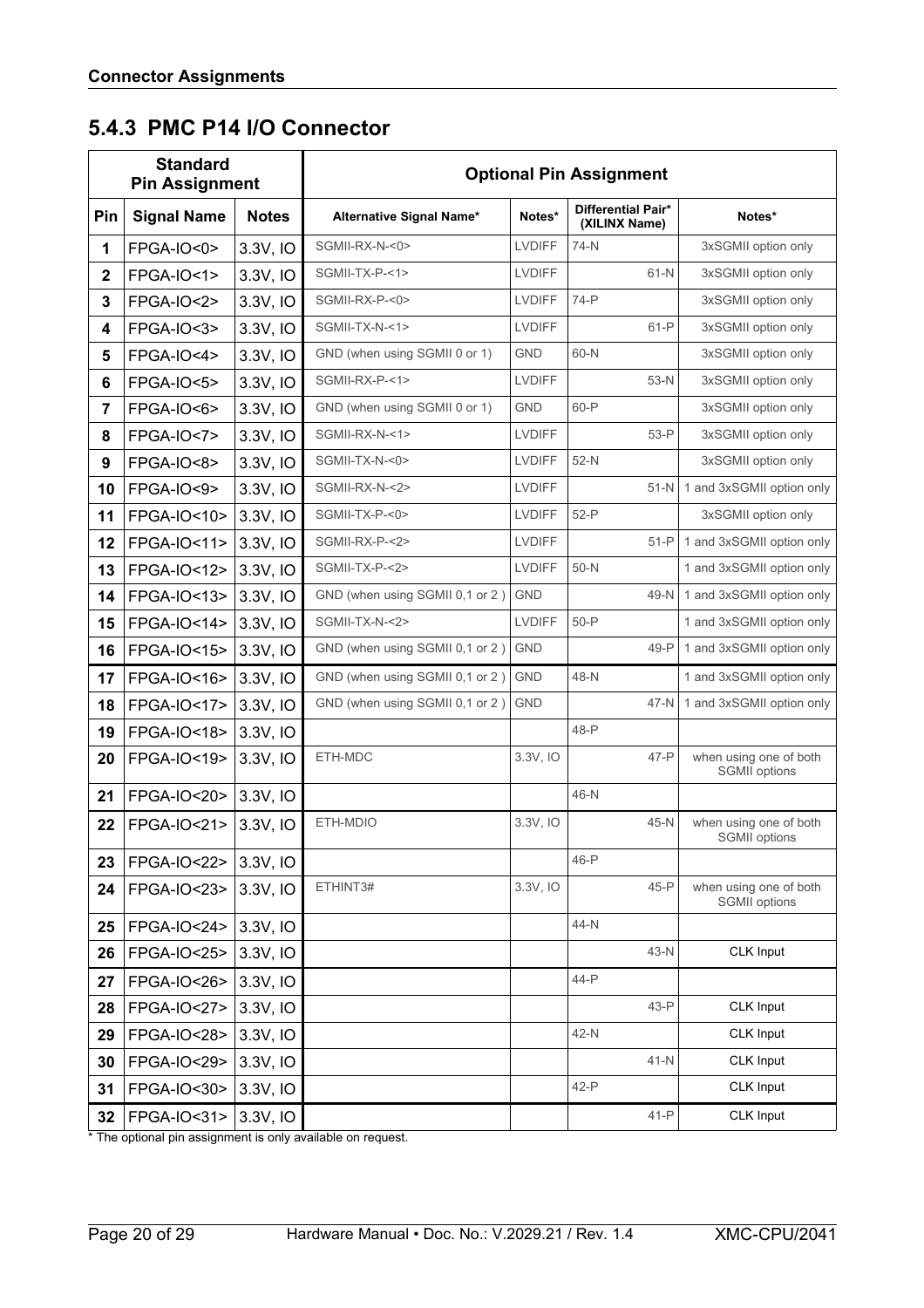| <b>Standard</b><br><b>Pin Assignment</b> |                          |              | <b>Optional Pin Assignment</b> |            |                                     |                                                 |  |
|------------------------------------------|--------------------------|--------------|--------------------------------|------------|-------------------------------------|-------------------------------------------------|--|
| Pin                                      | <b>Signal Name</b>       | <b>Notes</b> | Alternative Signal Name*       | Notes*     | Differential Pair*<br>(XILINX Name) | Notes*                                          |  |
| 33                                       | FPGA-IO<32>              | 3.3V, IO     |                                |            | $40-N$                              | CLK Input                                       |  |
| 34                                       | FPGA-IO<33>              | 3.3V, IO     | CANO_Tx                        | 3.3V, O    | 39-N                                |                                                 |  |
| 35                                       | FPGA-IO<34>              | 3.3V, IO     |                                |            | $40-P$                              | CLK Input                                       |  |
| 36                                       | FPGA-IO<35>              | 3.3V, IO     | CANO_Rx                        | 5V, I      | $39-P$                              |                                                 |  |
| 37                                       | FPGA-IO<36>              | 3.3V, IO     |                                |            | 38-N                                |                                                 |  |
| 38                                       | FPGA-IO<37>              | 3.3V, IO     | CAN1_Tx                        | 3.3V, O    | 37-N                                |                                                 |  |
| 39                                       | FPGA-IO<38>              | 3.3V, IO     |                                |            | 38-P                                |                                                 |  |
| 40                                       | FPGA-IO<39>              | 3.3V, IO     | CAN1_Rx                        | 5V, I      | $37-P$                              |                                                 |  |
| 41                                       | FPGA-IO<40>              | 3.3V, IO     |                                |            | $36-N$                              |                                                 |  |
| 42                                       | FPGA-IO<41>              | 3.3V, IO     | GND (when using CAN 0 or 1)    | <b>GND</b> | 35-N                                |                                                 |  |
| 43                                       | <b>FPGA-IO&lt;42&gt;</b> | 3.3V, IO     | GND (when using CAN 0 or 1)    | <b>GND</b> | $36-P$                              |                                                 |  |
| 44                                       | FPGA-IO<43>              | 3.3V, IO     | $Tx_$ S0                       | RS232, O   | $35-P$                              |                                                 |  |
| 45                                       | FPGA-IO<44>              | 3.3V, IO     |                                |            | $34-N$                              |                                                 |  |
| 46                                       | FPGA-IO<45>              | 3.3V, IO     | Rx_S1<br>or Rx_S2              | RS232, I   | $33-N$                              |                                                 |  |
| 47                                       | FPGA-IO<46>              | 3.3V, IO     | RTS_S1<br>or Tx_S3             | RS232, O   | $34-P$                              |                                                 |  |
| 48                                       | FPGA-IO<47>              | 3.3V, IO     | $Tx_$ S1<br>or Tx_S2           | RS232, O   | $33-P$                              |                                                 |  |
| 49                                       | FPGA-IO<48>              | 3.3V, IO     | CTS_S1<br>or Rx_S3             | RS232, I   | $32-N$                              |                                                 |  |
| 50                                       | FPGA-IO<49>              | 3.3V, IO     | Rx_S0                          | RS232, I   | $31-N$                              |                                                 |  |
| 51                                       | FPGA-IO<50>              | 3.3V, IO     |                                |            | $32-P$                              |                                                 |  |
| 52                                       | FPGA-IO<51>              | 3.3V, IO     | GND (when using SER 1)         | <b>GND</b> | $31-P$                              |                                                 |  |
| 53                                       | FPGA-IO<52>              | 3.3V, IO     |                                | 3.3V, IO   | $30-N$                              | acc. to Technical<br>Specification:<br>CLOCK_IN |  |
| 54                                       | FPGA-IO<53>              | $3.3V,$ IO   | RTS_S0<br>or Tx_S1             | RS232, O   |                                     | 29-N CLOCK OUT                                  |  |
| 55                                       | FPGA-IO<54> 3.3V, IO     |              |                                |            | $30-P$                              | RESET IN                                        |  |
| 56                                       | <b>FPGA-IO&lt;55&gt;</b> | 3.3V, IO     | CTS_S0<br>or Rx_S1             | RS232, I   | $29-P$                              | RESET_OUT                                       |  |
| 57                                       | FPGA-IO<56>              | 3.3V, IO     |                                |            | $20-N$                              | IRIG-B R IN                                     |  |
| 58                                       | FPGA-IO<57>              | 3.3V, IO     |                                |            | $19-N$                              | IRIG-B_R_OUT                                    |  |
| 59                                       | FPGA-IO<58>              | 3.3V, IO     |                                |            | $20-P$                              | IRIG-B_R_P                                      |  |
| 60                                       | FPGA-IO<59>              | 3.3V, IO     | RS485+                         | RS485, I   | $19 - P$                            | CLOCK_EN                                        |  |
| 61                                       | FPGA-IO<60>              | 3.3V, IO     |                                |            | $1-N$                               | IRIG-B_R_M                                      |  |
| 62                                       | FPGA-IO<62>              | 3.3V, IO     | RS485+                         | RS485, O   | $1-P$                               | RESET EN                                        |  |
| 63                                       | IIC3-SDA                 | 3.3V, IO     |                                |            |                                     |                                                 |  |
| 64                                       | IIC3-SCL                 | 3.3V, O      |                                |            |                                     |                                                 |  |
|                                          |                          |              |                                |            |                                     |                                                 |  |

The optional pin assignment is only available on request.



#### **Note:**

The signals in the column "Alternative Signal Name" are assembly options that can be switched via 0  $Ω$  resistors on request!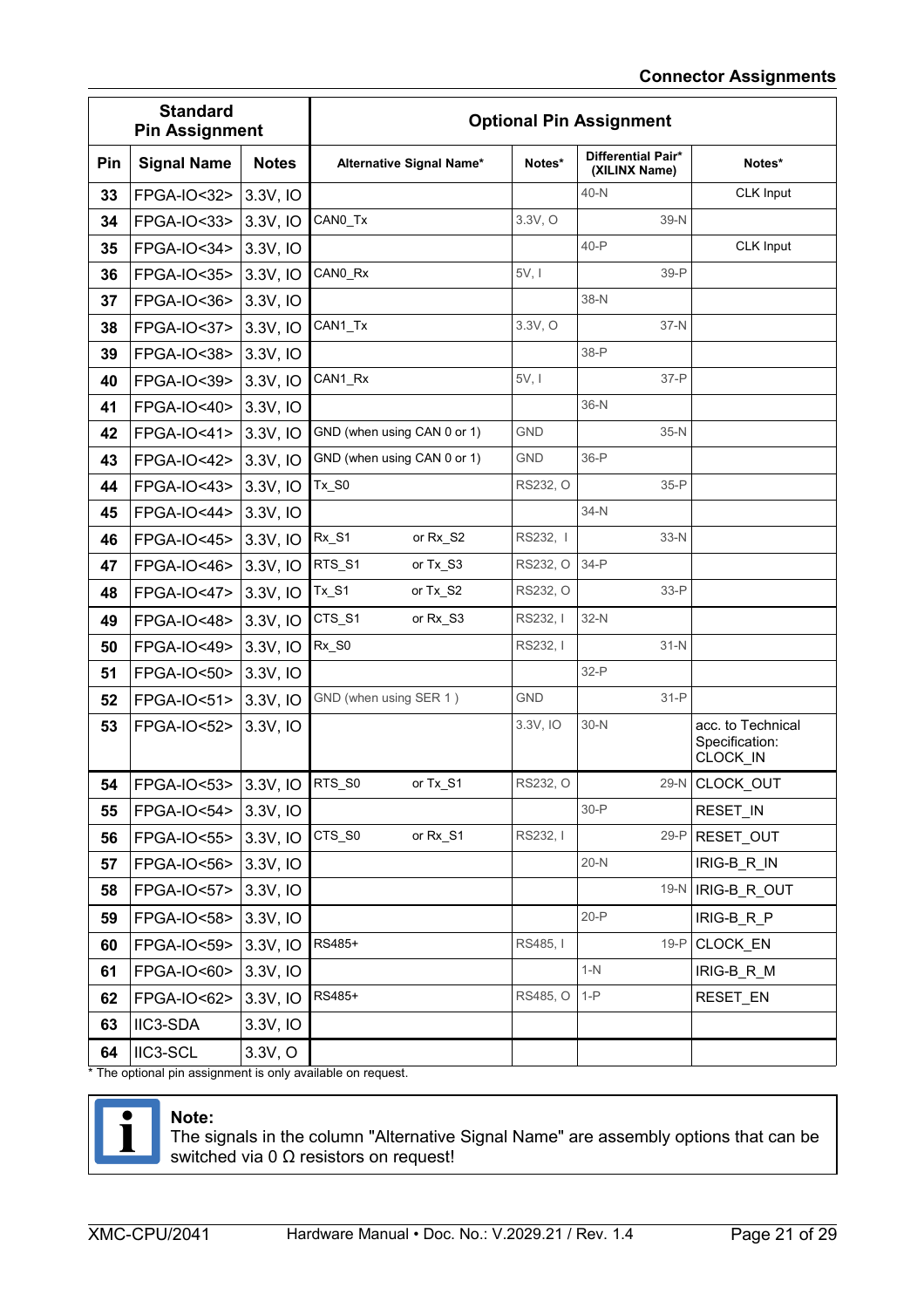### <span id="page-21-0"></span>**5.5 P15 PCI Express Interface**

| Pin            | <b>Signal</b>                    |              |                      |              |              |                        |  |  |
|----------------|----------------------------------|--------------|----------------------|--------------|--------------|------------------------|--|--|
|                | <b>Row A</b>                     | <b>Row B</b> | <b>Row C</b>         | <b>Row D</b> | <b>Row E</b> | <b>Row F</b>           |  |  |
| 19             | <b>PEX RCLK IN+ PEX RCLK IN-</b> |              | n.c.                 | LC.WAKE#     | LC.ROOT#     | n.c.                   |  |  |
| 18             | <b>GND</b>                       | <b>GND</b>   | n.c.                 | <b>GND</b>   | <b>GND</b>   | n.c.                   |  |  |
| 17             | n.c.                             | n.c.         | n.c.                 | n.c.         | n.c.         | n.c.                   |  |  |
| 16             | <b>GND</b>                       | <b>GND</b>   | I <sup>2</sup> C.WE  | <b>GND</b>   | <b>GND</b>   | I <sup>2</sup> C.SCL   |  |  |
| 15             | n.c.                             | n.c.         | n.c.                 | n.c.         | n.c.         | <b>VPWR</b>            |  |  |
| 14             | <b>GND</b>                       | <b>GND</b>   | I <sup>2</sup> C.GA2 | <b>GND</b>   | <b>GND</b>   | I <sup>2</sup> C.4.SDA |  |  |
| 13             | PEX4 Rx+                         | PEX4 Rx-     | <b>XMC AUX</b>       | PEX5 Rx+     | PEX5 Rx-     | <b>VPWR</b>            |  |  |
| 12             | <b>GND</b>                       | <b>GND</b>   | I <sup>2</sup> C.GA1 | <b>GND</b>   | <b>GND</b>   | <b>GND</b>             |  |  |
| 11             | PEX2 Rx+                         | PEX2 Rx-     | n.c.                 | PEX3 Rx+     | PEX3 Rx-     | <b>VPWR</b>            |  |  |
| 10             | <b>GND</b>                       | <b>GND</b>   | X0.TDO               | <b>GND</b>   | <b>GND</b>   | I <sup>2</sup> C.GAO   |  |  |
| 9              | n.c.                             | n.c.         | n.c.                 | n.c.         | n.c.         | <b>VPWR</b>            |  |  |
| 8              | <b>GND</b>                       | <b>GND</b>   | X <sub>0</sub> .TDI  | <b>GND</b>   | <b>GND</b>   | $-12V$                 |  |  |
| $\overline{7}$ | n.c.                             | n.c.         | 3.3V                 | n.c.         | n.c.         | <b>VPWR</b>            |  |  |
| 6              | <b>GND</b>                       | <b>GND</b>   | X0.TMS               | <b>GND</b>   | <b>GND</b>   | $+12V$                 |  |  |
| 5              | n.c.                             | n.c.         | 3.3V                 | n.c.         | n.c.         | <b>VPWR</b>            |  |  |
| 4              | <b>GND</b>                       | <b>GND</b>   | X0.TCK               | <b>GND</b>   | <b>GND</b>   | LC.RST0#               |  |  |
| 3              | PEX4 Tx+                         | PEX4 Tx-     | 3.3V                 | PEX5 Tx+     | PEX5 Tx-     | <b>VPWR</b>            |  |  |
| $\overline{2}$ | <b>GND</b>                       | <b>GND</b>   | X0.TRST#             | <b>GND</b>   | <b>GND</b>   | LC.PERST#              |  |  |
| 1              | PEX2 Tx+                         | PEX2 Tx-     | 3.3V                 | PEX3 Tx+     | PEX3 Tx-     | <b>VPWR</b>            |  |  |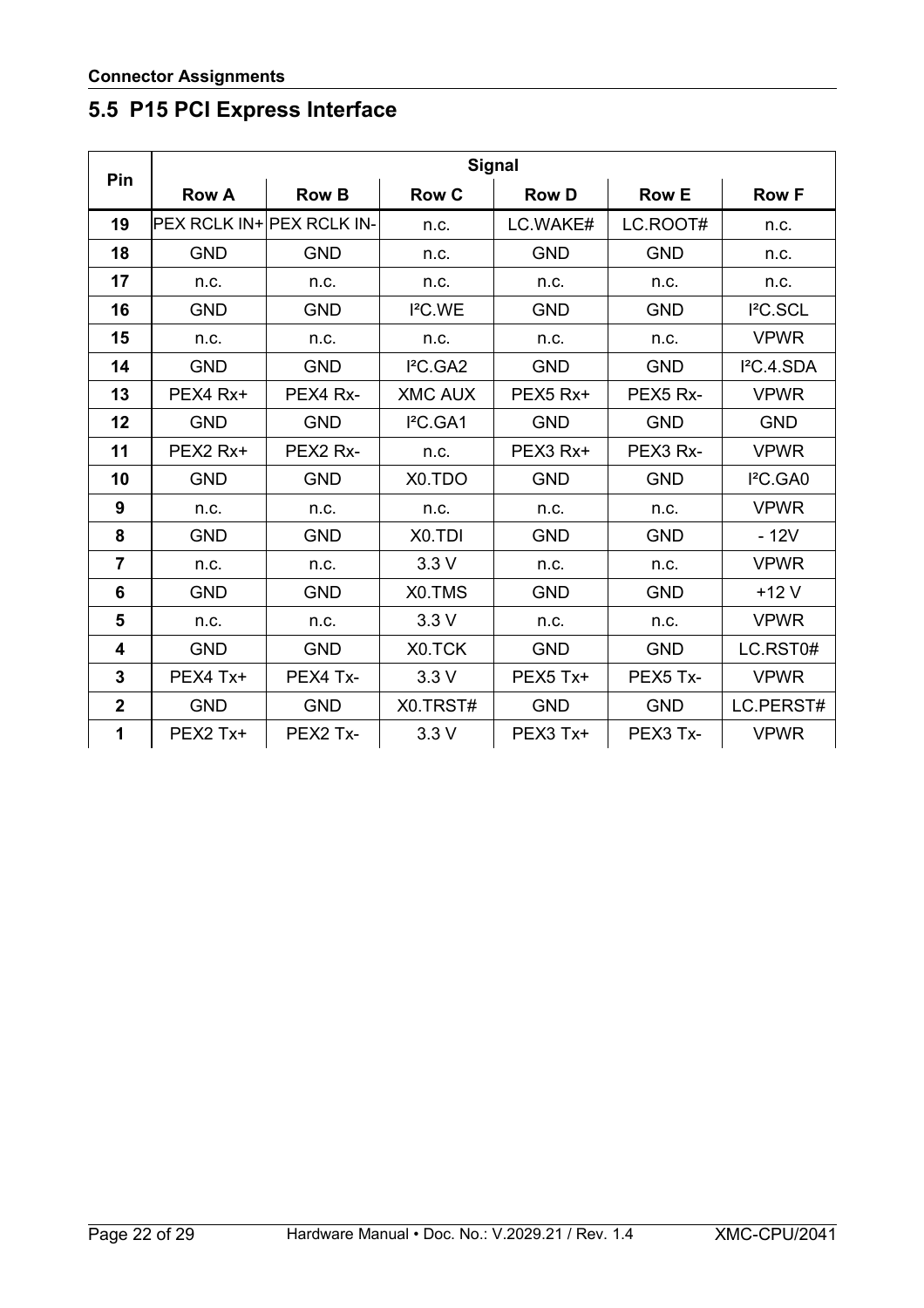### <span id="page-22-1"></span>**5.6 JTAG X900**

The JTAG interface has to be connected from the bottom side of the XMC-CPU/2041. esd offers two adapters, the XMC-CPU/2041-ADAPTER-BDI and the XMC-CPU/2041-ADAPTER-NXP as accessories. See [Order Information](#page-28-0) on page [29](#page-28-0) for more detail.

### <span id="page-22-0"></span>**5.6.1 XMC-CPU/2041-ADAPTER-BDI**

The XMC-CPU/2041-ADAPTER-BDI (esd order No.: V.2029.02) is an interface to connect the Abatron BDI2000 or BDI3000 debugger to the XMC-CPU/2041 connector X900.

Samtec CLM  $\le$  >  $\le$  box header (16 pins) (16 pins) to X900 16-pole Post Connector 16-pole SMD-Strip  $(2$  rows)  $(2$  rows) **TDO**  $\overline{7}$  $\overline{1}$ QACK\*  $\overline{2}$  $\overline{2}$ TDI  $\overline{3}$  $\overline{3}$ TRST\*  $\overline{4}$  $\overline{4}$ QREQ\*  $\overline{5}$  $\overline{5}$ 1 2  $3.3V$  $\overline{6}$  $\overline{6}$  $\overline{\text{TCK}}$  $\overline{2}$  $\overline{1}$  $\overline{7}$  $n.c.$ <u>n.c.</u> 8 8 **TMS**  $\overline{g}$  $\overline{9}$  $n.c.,$  $n.c.$  $10$  $10$ SRST\* 16  $\overline{11}$ 11  $o<sup>n.c.</sup>$  $n.c.$  $12$  $12$ HRST\*  $13$  $13$ 15 16  $n.c.$  $n.c$  $\overline{14}$  $\overline{14}$ CKSTPO\*  $\overline{15}$  $\overline{15}$ **GND** 16 16

**Figure 5:** XMC-CPU/2041-ADAPTER-BDI



#### **Notice:**

The 16-pole SMD strip has no inverse-polarity protection! Property damage may result due to incorrect adapter connection.

Ensure that the connector is plugged in in the right position. See figure [3](#page-7-2) on page [8](#page-7-2) for the position of the X900 connector pins.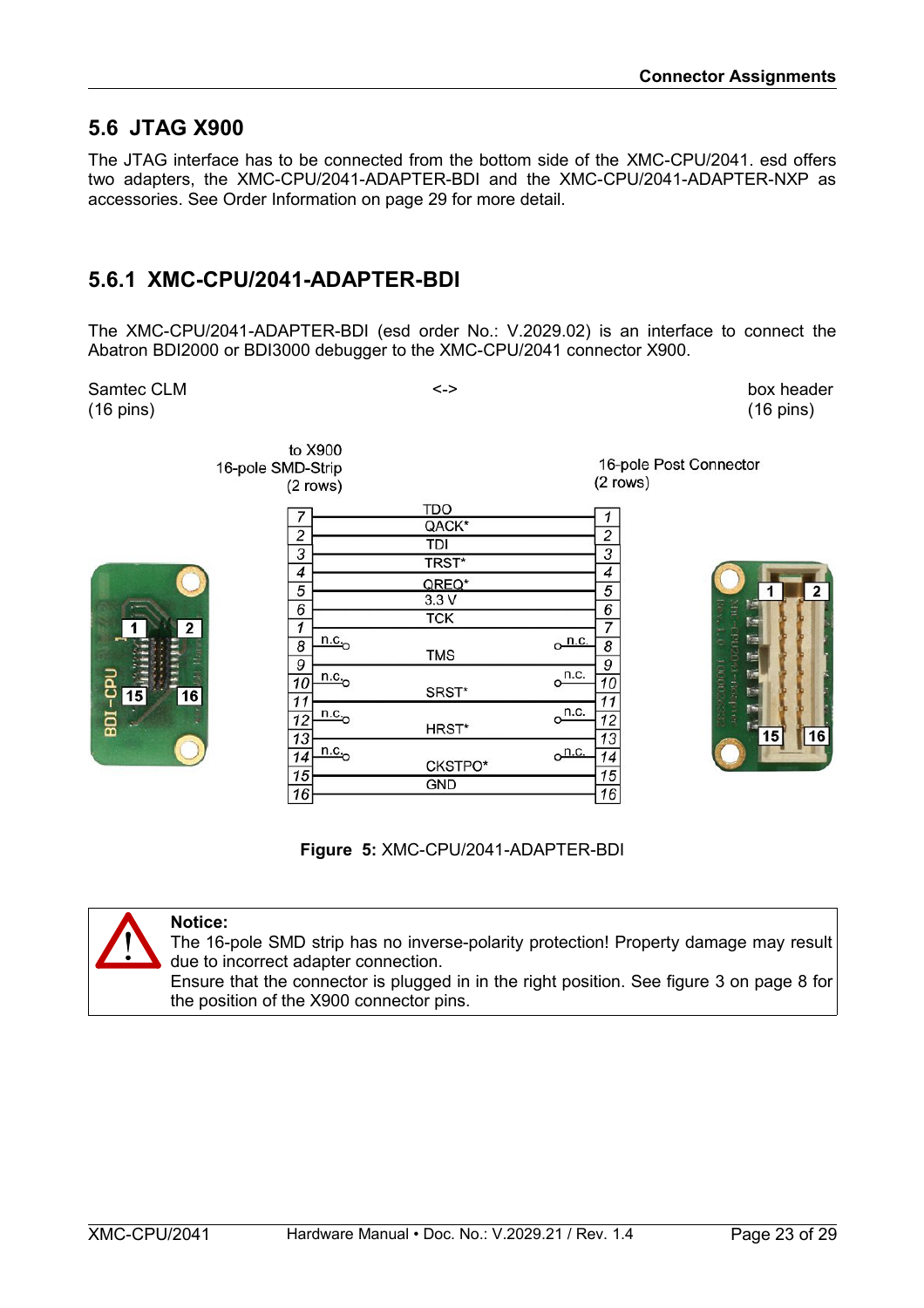### <span id="page-23-0"></span>**5.6.2 XMC-CPU/2041-ADAPTER-NXP**

The XMC-CPU/2041-ADAPTER-NXP (esd order No.: V.2029.04) is an interface to connect the NXP (Health Controller) to the XMC-CPU/2041 connector X900.



**Figure 6:** XMC-CPU/2041-ADAPTER-NXP



#### **Notice:**

The 16-pole SMD strip has no inverse-polarity protection! Property damage may result due to incorrect adapter connection.

Ensure that the connector is plugged in in the right position. See figure [3](#page-7-2) on page [8](#page-7-2) for the position of the X900 connector pins.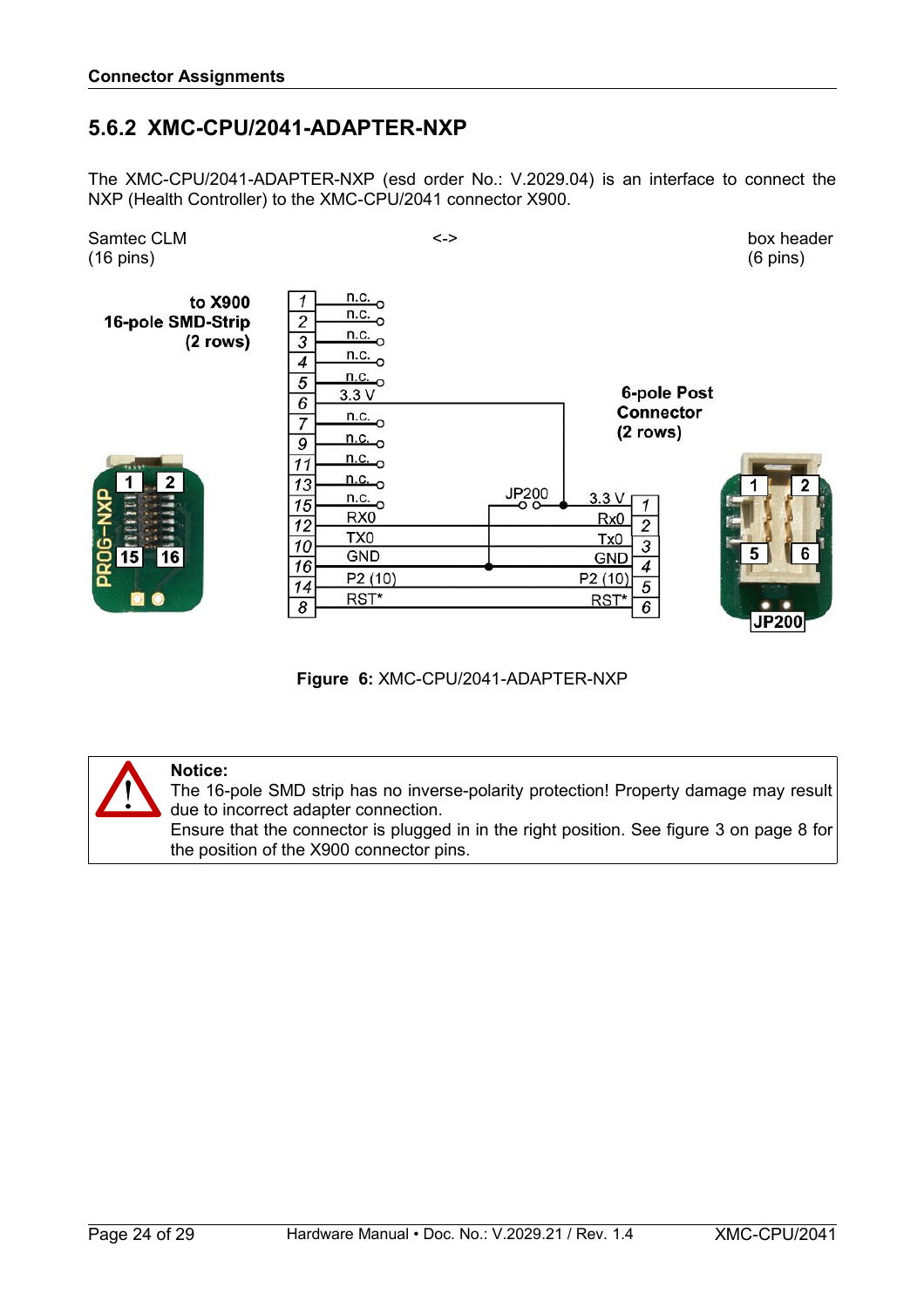### <span id="page-24-1"></span>**5.7 Debug Interface X400**

The Debug interface has to be connected from the bottom side of the XMC-CPU/2041. esd offers the XMC-CPU/2041-ADAPTER-FPGA as accessory, see [Order Information](#page-28-0) on page [29.](#page-28-0)

### <span id="page-24-0"></span>**5.7.1 XMC-CPU/2041-ADAPTER-FPGA**

The XMC-CPU/2041-ADAPTER-FPGA (esd order No.: V.2029.03) is an interface to connect the Tool XILINX ChipScope to the XMC-CPU/2041 connector X400.

Samtec CLM  $\leftarrow$   $\leftarrow$   $\leftarrow$   $\leftarrow$   $\leftarrow$   $\leftarrow$  box header (8 pins) (10 pins)

to X900 8-pole SMD-Strip (2 rows)

10-pole Post Connector  $(2$  rows)





#### **Figure 7:** XMC-CPU/2041-ADAPTER-FPGA



#### **Notice:**

The 8-pole SMD strip has no inverse-polarity protection! Property damage may result due to incorrect adapter connection.

Ensure that the connector is plugged in in the right position. See figure [3](#page-7-2) on page [8](#page-7-2) for the position of the X400 connector pins.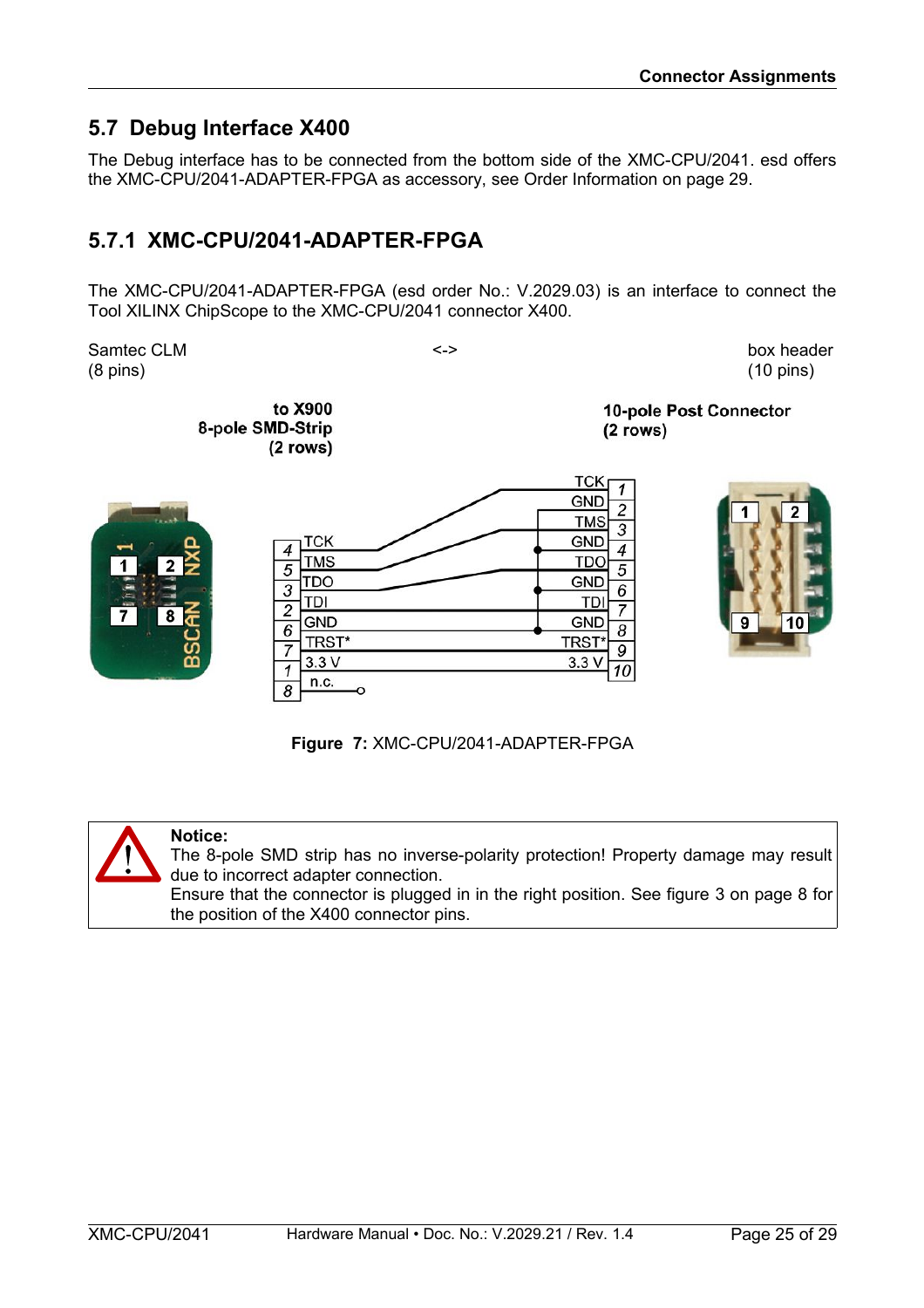# <span id="page-25-0"></span>**6. FPGA**

|                           | 16 bit at the enhanced Local Bus of the P2041 (75 MHz)  |
|---------------------------|---------------------------------------------------------|
|                           |                                                         |
|                           | PCI Express with one Lane                               |
| Interface to CPU          | ${}^{12}C$                                              |
|                           | 1 DMA channel (DMA Req, DMA Ack, DMA Done).             |
|                           | 2 Interrupts.                                           |
|                           | Control of the TriColor LED's in the front panel        |
|                           |                                                         |
| Interface to connector P4 | See chapter 5.4.3                                       |
|                           |                                                         |
|                           | 16-bit enhanced Local Bus interface incl. 32-bit access |
|                           | PCI Express interface, as device and master             |
| Example/Test Code         | NAND FLASH interface.                                   |
|                           | Control of the TriColor LED's in the front panel        |
|                           | FIFO 32 bits wide                                       |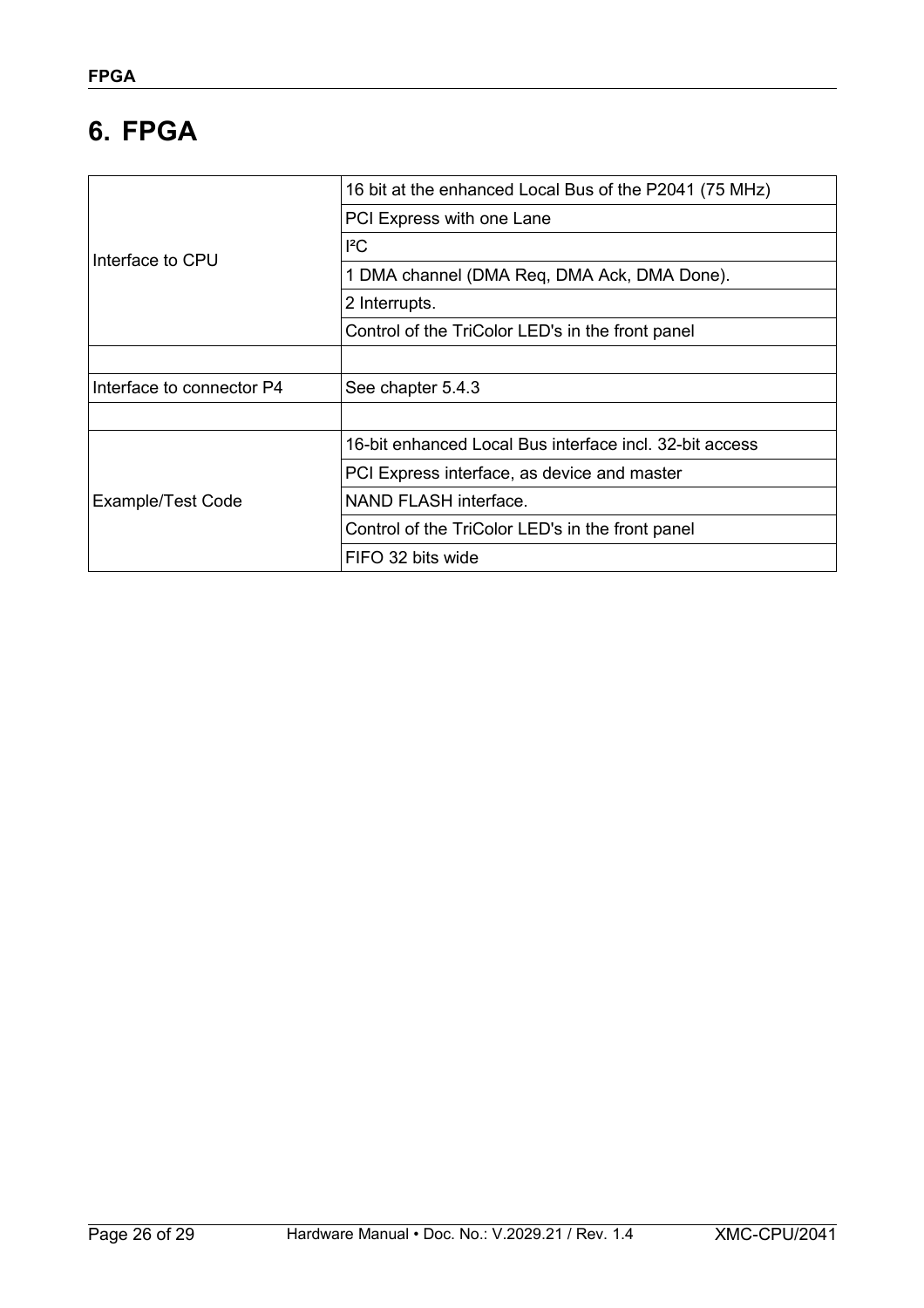# <span id="page-26-2"></span>**7. Bootloader**

### <span id="page-26-1"></span>**7.1 License**

The XMC-CPU/2041 module uses the opensource bootloader *"Das U-Boot"*. The U-Boot sourcecode is published in terms of the GNU public license (GPL). Please see esd's  $\frac{1}{2}$ , 3<sup>rd</sup> party licensor notice" document that is part of the product's documentation for the full license text. You can contact esd for a copy of the full bootloader sourcecode for the XMC-CPU/2041. The U-Boot source is available from esd on request.

### <span id="page-26-0"></span>**7.2 Configuration and Console Access**

Use an USB cable with mini-B connector (XMC-CPU/2041 side) and type A connector (PC side) to connect the XMC-CPU/2041 to a PCs USB port. The U-Boot console is accessible via the front panel's USB 'CON' device port (mini-B socket). After the first connection of the PMC module you will be prompted for a driver. You should have received a suitable driver from esd for MS Windows operating systems (Windows 2000 and above).

Most Linux distributions bring their own driver for the used on-board FTDI USB-serial converter. When driver installation has been done you have a new virtual serial port (COMx on Windows and typically /dev/ttyUSBx on Linux). Now open a terminal program and point to the virtual COM port of the XMC-CPU/2041.

The default communication parameters are 9600 baud, 8N1 (8 data bits, no parity, 1 stopbit, no hardware handshake).

After the next power-on you will see the bootloader startup messages being output on the serial console. When you see the message 'Press SPACE ....', hit the space key to stop booting and to access the interactive bootloader console. At the prompt you can use an extensive command set to do configuration, debugging or testing tasks. Enter help (followed by hitting the RETURN key) to get a full list of all supported commands.

```
U-Boot 2011.12-00018-gaae5e2a-dirty (Feb 04 2014 - 12:30:11)
CPU0: P2041, Version: 1.1, (0x82100111)
Core: E500MC, Version: 2.2, (0x80230022) Clock Configuration:
        CPU0:1200 MHz, CPU1:1200 MHz, CPU2:1200 MHz, CPU3:1200 MHz,
        CCB:600 MHz,
        DDR:600 MHz (1200 MT/s data rate) (Asynchronous), LBC:75 MHz
        FMAN1: 500 MHz
        PME: 300 MHz
L1: D-cache 32 kB enabled
       I-cache 32 kB enabled
Board: esd XMCP2041, 36-bit Addressing
Reset Configuration Word (RCW):
        00000000: 4c580000 00000000 18540000 00000000
       00000010: 149f90c0 c7c02000 58000000 40000000
        00000020: 00a00000 00000000 00000000 28078100
        00000030: 00000000 00000000 00000000 00000000
I2C: ready
SPI: ready
DRAM: Initializing....using SPD
Detected UDIMM esd_cpu2041_512MB
DDR: speed 1200
DDR: 512 MiB (DDR3, 64-bit, CL=9, ECC on) Testing 0x00000000 - 0x1fffffff Remap DDR 
POST memory PASSED
L2: 128 KB enabled
Corenet Platform Cache: 1024 KB enabled
SERDES: timeout resetting bank 3
NAND: nand_get_flash_type: unknown NAND device: Manufacturer ID: 0x8f, Chip ID: 0x8f 
No NAND device found!!!
```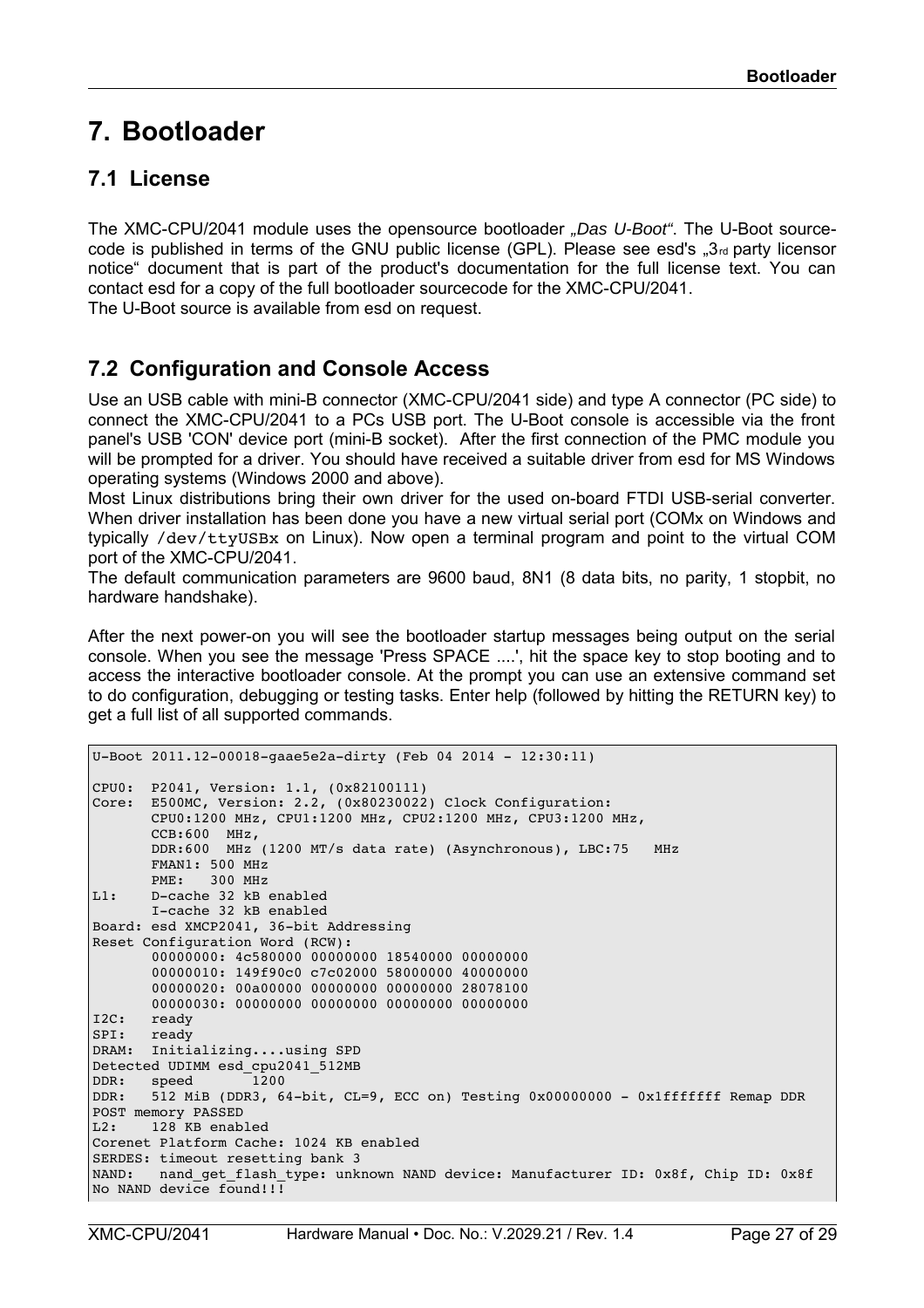#### **Bootloader**

```
0 MiB
PCIel: Root Complex, no link, regs @ 0xfe200000
PCIe1: Bus 00 - 00
PCIe2: Endpoint, x4, regs @ 0xfe201000
PCIE: Unlock port
PCIE: FSL PCIE CFG RDY 00
PCIe2: Bus 01 - 01
PCIe3: Endpoint, x1, regs @ 0xfe202000
PCIE: Unlock port
PCIE: FSL_PCIE_CFG_RDY 00
PCIe3: Bus 02 - 02<br>In: serial
In: serial<br>Out: serial
      serial
Err: serial
Net: Initializing Fman
Fman1: DTSEC4 set to RGMII
Fman1: DTSEC5 set to RGMII
Fman1: Uploading microcode version 101.8.0 PHY reset timed out PHY reset timed out PHY 
reset timed out FM1@DTSEC1, FM1@DTSEC2, FM1@DTSEC3, FM1@DTSEC4 [PRIME], FM1@DTSEC5 Hit 
any key to stop autoboot: 0 \Rightarrow
```